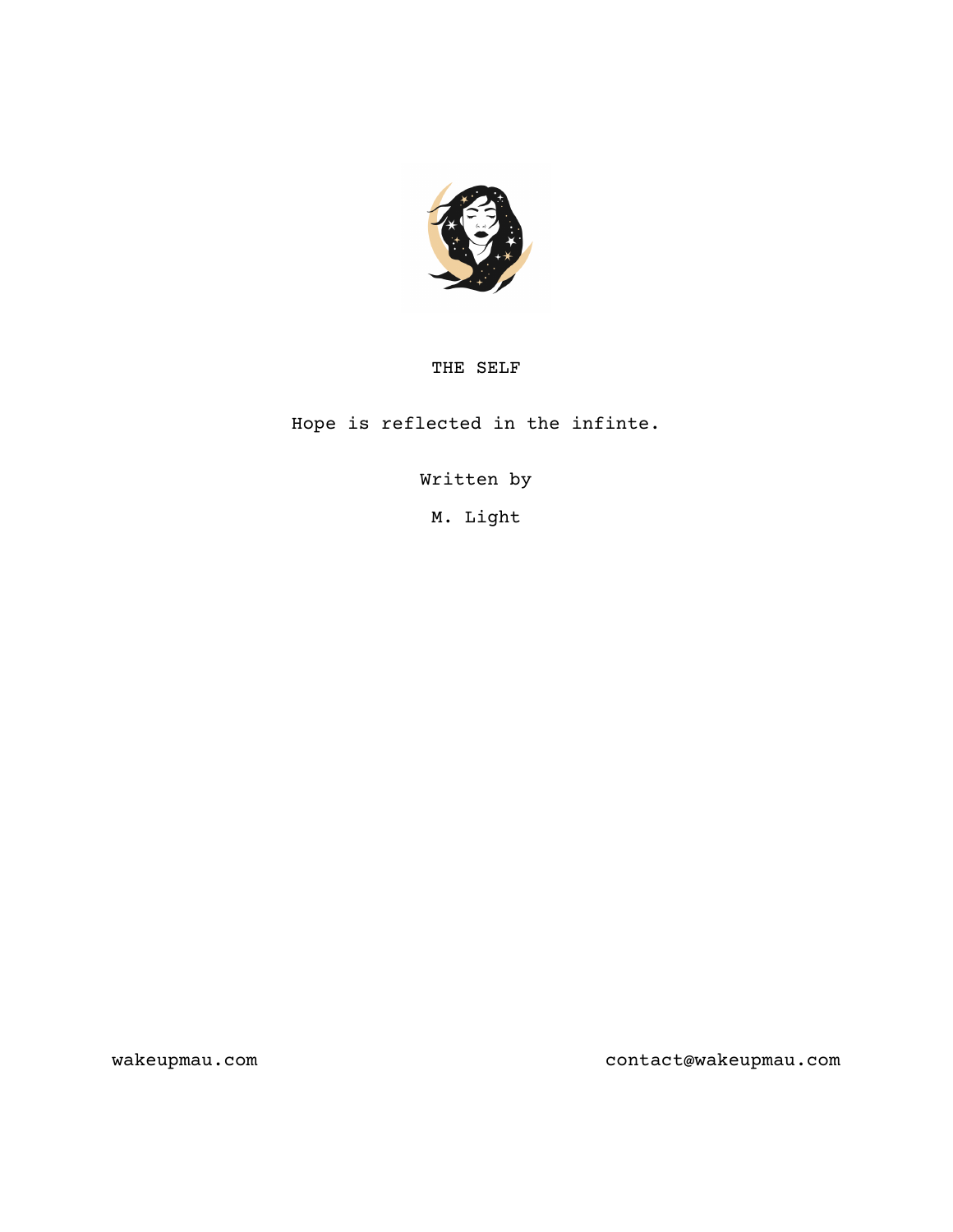OVER THE BLACK

CHRIS PAYNE (V.O.) I guess her story started last december. (beat) You, know... when that terrible thing happened.

A POINT OF LIGHT appears in the middle of the frame.

The light expands.

Illuminating the BUILDINGS in the center of the city, which disappears under the intense glow.

Echoes of SCREAMING.

Until the whole city is under a CIRCLE OF LIGHT.

Suddenly, the circle collapses, as if it were an EGG CRACKING.

The pieces of light fall to the ground and disintegrate like thousands of SPARKS extinguishing in the darkness of the night.

Silence.

CHRIS PAYNE (V.O.) For us, they made us remember that the world we take for granted can be over in a second. (beat) For her though, it was far more personal than that.

EXT. OPEN FIELDS OF JOY - DAY (DREAM)

The tall, green grass moves rhythmically, following the calm whistling of the wind over the plains, under a blue and welcoming summer sky.

EVA (31) gazes at the sky in awe, her long, shimmering hair swaying in the evening wind.

Then, a man comes up from behind and hugs her waist affectionately.

He's HUSBAND.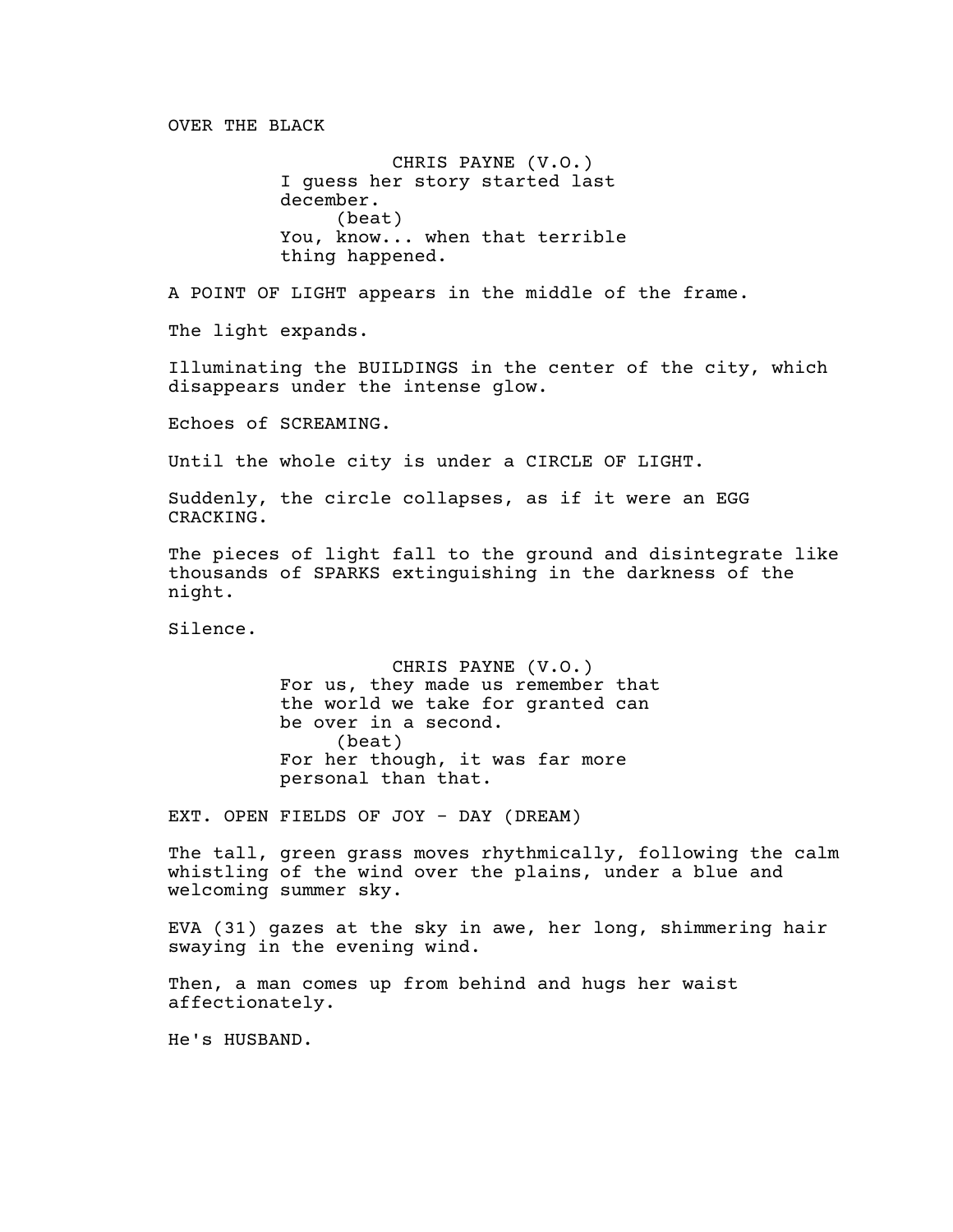HUSBAND You have to tell them, Eva. You need to warn them, they're coming back. As Eva and Husband look at the sky once again, they both can see a thousand UFOs descending from the heavens. Their circular shapes shimmering in IRIDESCENT COLORS. CUT TO: TITLE: SELF. INT. EVA'S VIVARIUM - DAY (REALITY) Eva wakes up abruptly, she was lying on the COUNTER in the checkout area. EVA (confused) Teo!? As she looks up, she sees a LADY holding an OPIUM POPPY flower in it's vase. LADY No, Grace. EVA (yawning) Excuse me? LADY (irritated) My name is Grace, not Teo. EVA Yeah, sorry, that's my husband's... (beat) Hey, wait, I think I was just... Eva looks at the Lady's menacing eyes. EVA You don't care, right? LADY (showing the flower) How much is it? EVA That one is \$11,99, miss.

BANG!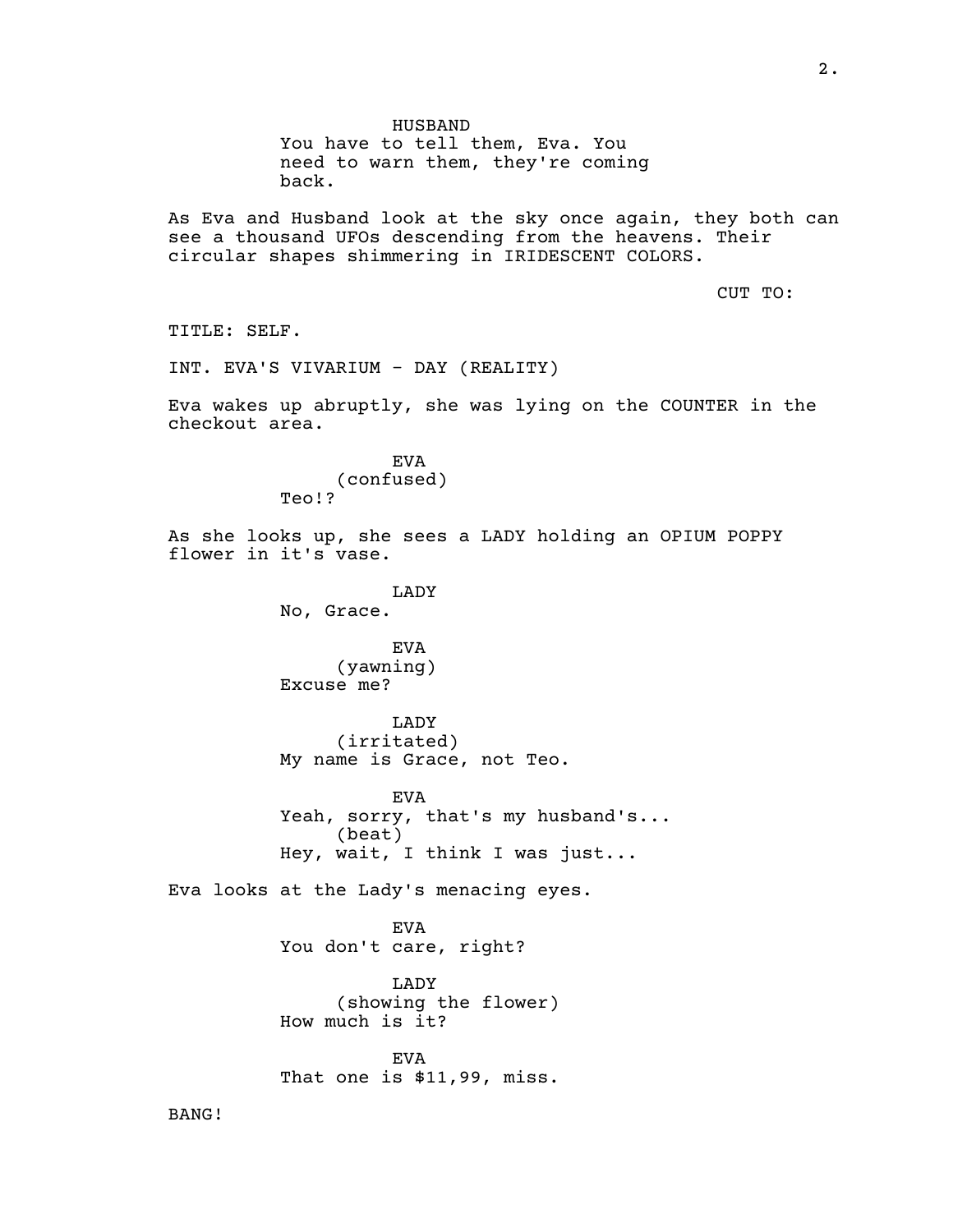Eva sighs.

INT. EVA'S VIVARIUM - DAY (LATER)

The water falls free from the faucet, filling the ORANGE BUCKET.

But then, the water loses intensity.

EVA

No.

The flow slows...

EVA No, no, c'mon!

To a complete stop.

However, the bucket has reached FULL CAPACITY.

EVA

Yes!

Eva now goes plant by plant, giving each one just enough water before moving on to the next.

She watches the FALLING WATER carefully, expertly measuring each of her movements, calculating just the right measure for each plant.

> CHRIS PAYNE (V.O.) That attitude of hers was like nothing I've seen in a long time. (beat) It felt like something we've forgotten since this COLD WAR started.

She then moves back to the counter, where she checks order tables on the VINTAGE COMPUTER.

Next to it, a stack of UNOPENED REGISTERED LETTERS. The one on top has a bank insignia.

However, the computer suddenly goes DEAD.

Eva moves to the LIGHT SWITCH and tries to turn it on, but it doesn't work.

She sighs deeply!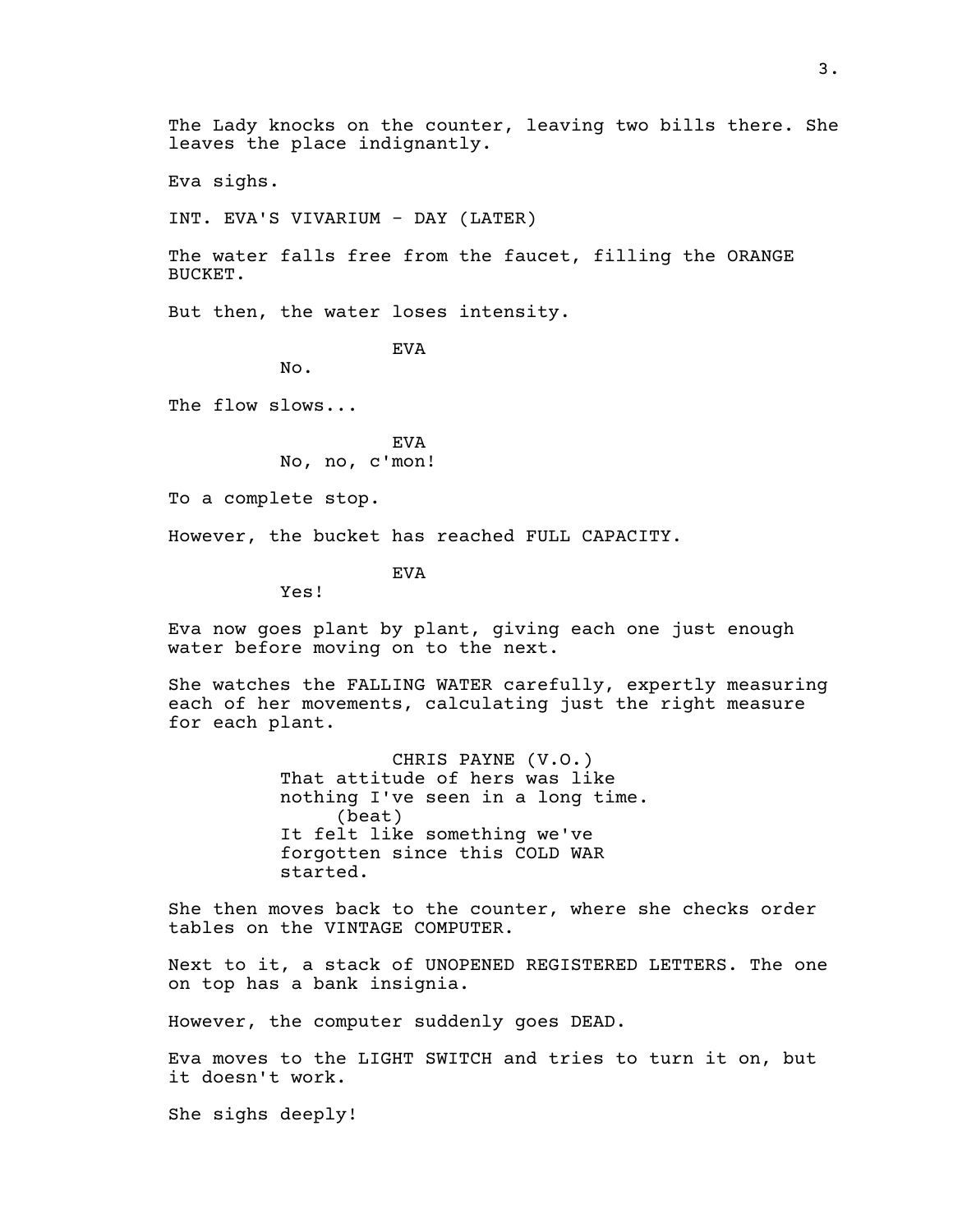EXT. CITY STREETS - DAY (LATER)

Eva walks through the street as she's running to the SUBWAY STATION not so far from her position.

People can be seen arguing loudly on the sidewalk.

CHRIS PAYNE (V.O.) Those days we were all fighting with eachother. Kinda like rehearsing the end of the world.

As she moves, TWO CARS run into eachother at the intersection. The DRIVERS get out of the cars and start fighting in the middle of the street.

???. DARKNESS - ??? (DREAM)

OVER BLACK

HUSBAND Eva? (beat) Eva. (beat) Are you awake?

EVA

Uhm.

HUSBAND I have to go now.

EVA No, you don't. (beat) You want to.

HUSBAND You know me, pretty. If today is the end of the world, still I would plant a tree.

CRACK!

The darkness cracks like the SHELL OF AN EGG.

Light illuminates the entire space around Eva, who is now alone, standing in the middle of a---

GREEN OPEN FIELD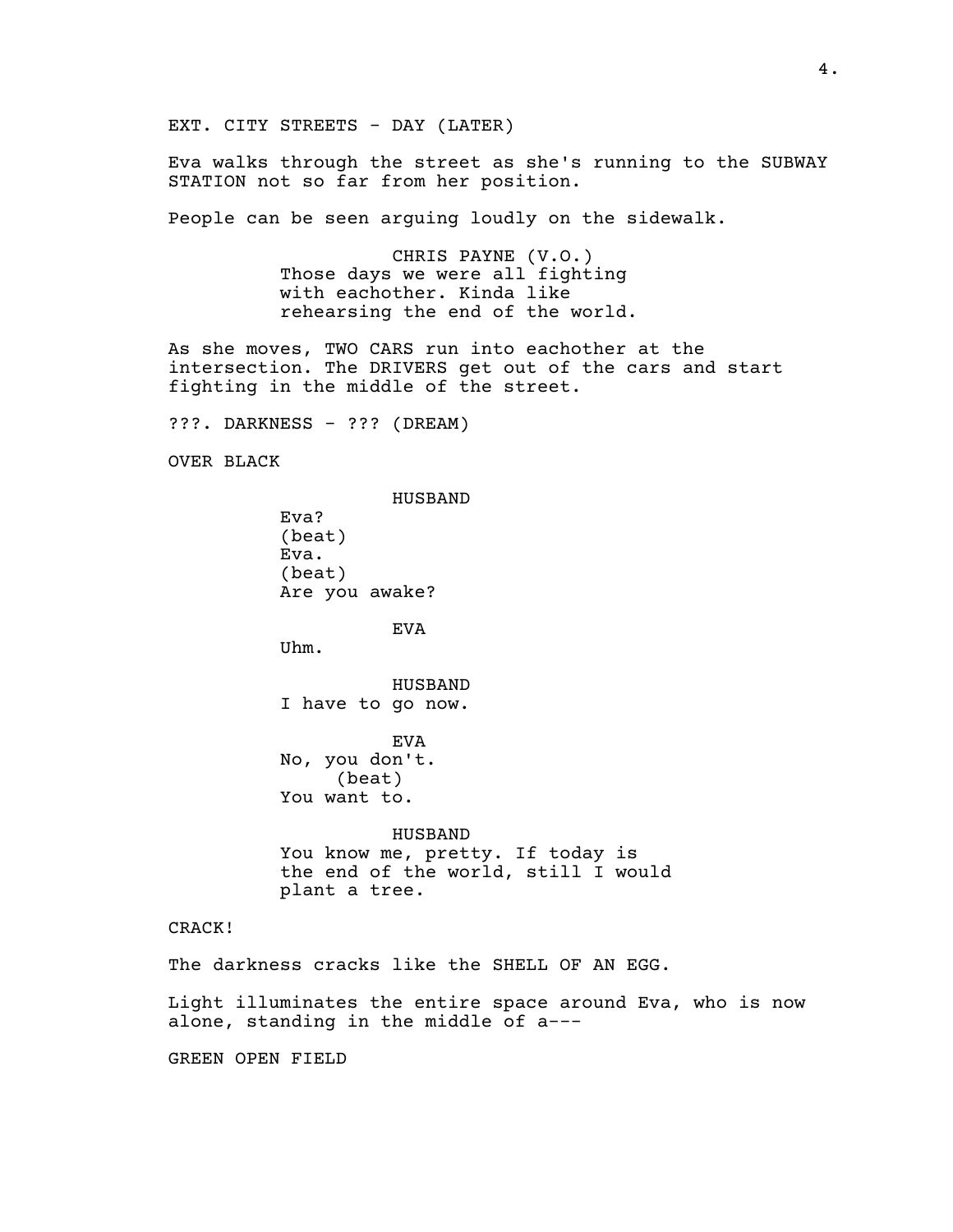Eva wakes up suddenly! She is sitting on the seat of the train, people are all silent, yet they all LOOK AT HER now.

Eva looks to the side in curiosity, a BUSINESS MAN is looking at her in confusion.

> EVA I think I just had a...

> > CUT TO:

INT. ELITE BAR - NIGHT

Eva prepares a COCKTAIL with great skill, she spins the bottles in her hands and skillfully pours the glasses with different colored liquids.

The people in the bar continue to chat among themselves, oblivious to this display of skill.

LINDA

A dream?

EVA Yeah, I think so.

LINDA No, no no no. That's impossible. No one has had a dream since... well you know what I'm talking about.

The TV is on in the upper corner of the bar.

TV ANNOUNCER (V.O.) Tension escalates again as the president has confirmed the existence of NUCLEAR MISSILES on the island of Cuba, missiles with enough range to hit the most important American cities.

People mumble in low tones when they hear the statements on TV.

> EVA I'm telling you, It's true. I can still /remember...

LINDA /Okay, so what did you see?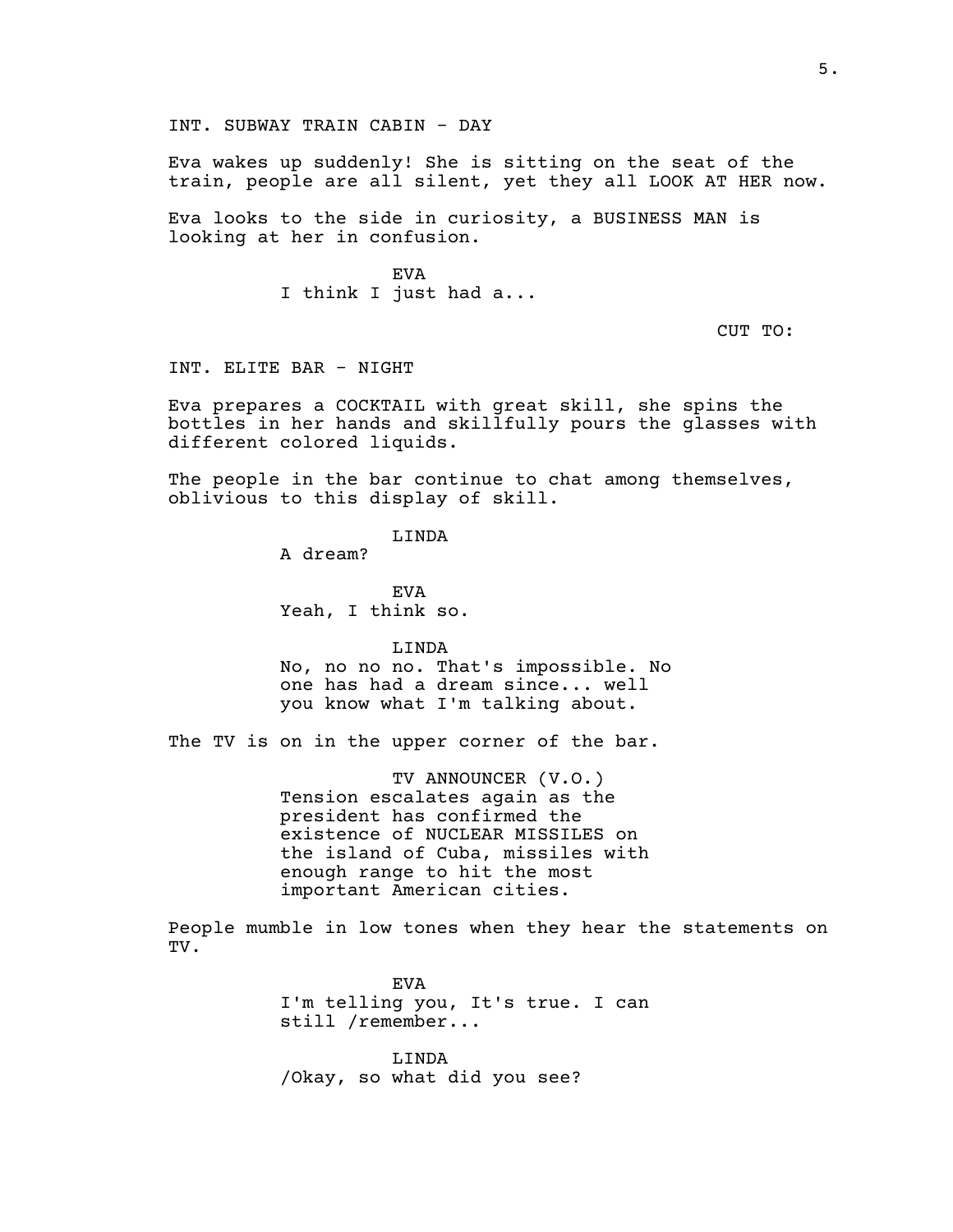EVA My husband.

LINDA Oh honey no, don't do that to yourself.

A customer raises his hand.

### CUSTOMER

Excuse me?

Pissed, Eva hits the counter with the cocktail jar.

EVA I'm telling you, I had a dream, okay?

CUSTOMER

A dream?

Eva looks at customer, still pissed.

EVA Yes, a dream!

Eva realizes she's talking to a stranger.

EVA (embarrased) Oh, I'm sorry. How can I help you?

On TV the news program goes to a halt, advertisements start.

The first is about a Late show; "The Greatest Show on TV" with the famous comedian/host, Jimmy Faulken.

> CUSTOMER I think you just did.

Linda comes to Eva's side.

LINDA (looking at the TV) Oh, I love that show!

EVA (to customer) What?

CUSTOMER You wanna be on TV?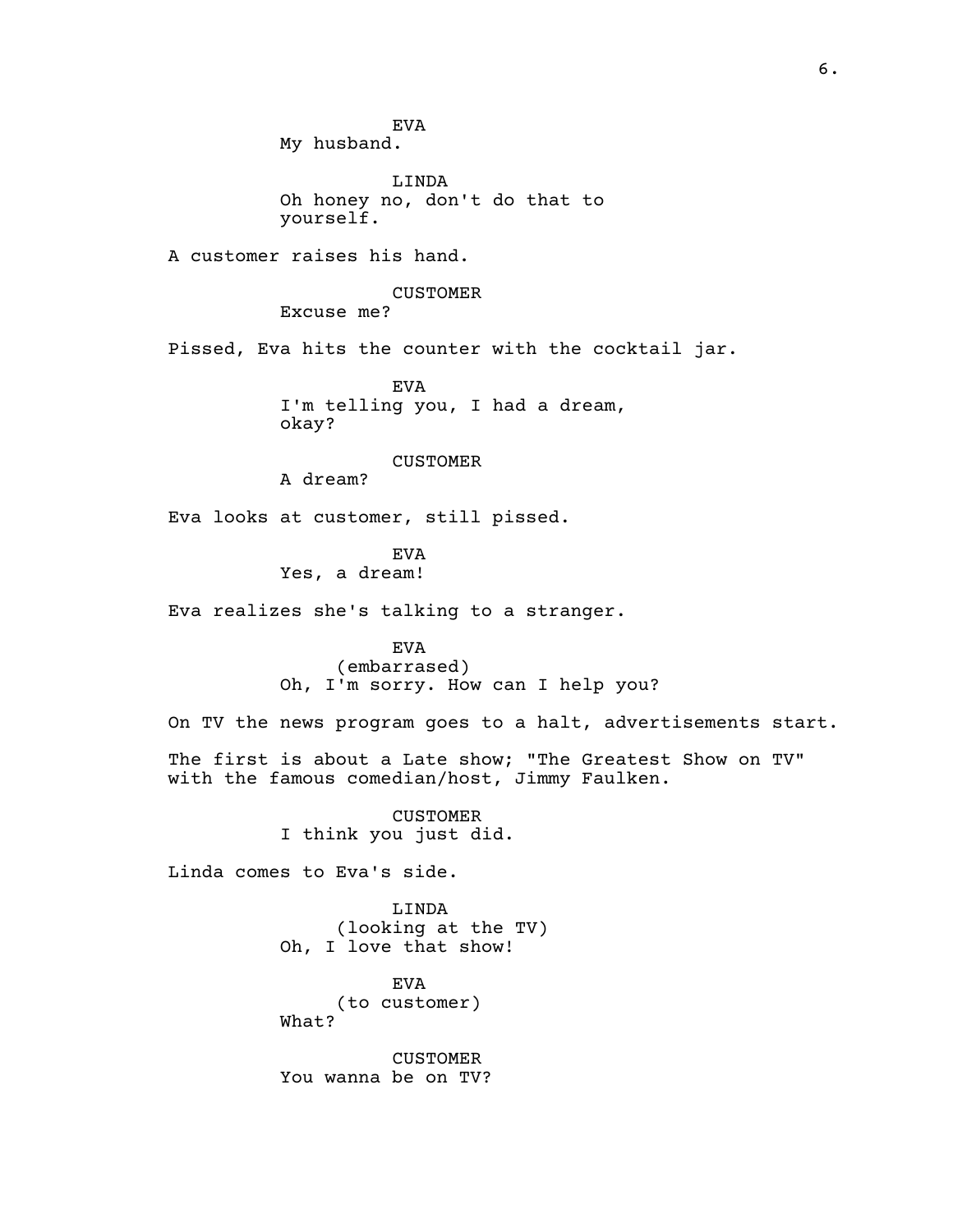## LINDA

Me?

CUSTOMER No, not you. The dreamer over here.

Customer shows his business card, it reads "Chris Payne, TV producer".

> LINDA I thought you were just a loser that came to drink himself to death every friday night.

CHRIS PAYNE That's kinda what my wife used to say.

EVA Used to?

CHRIS PAYNE Nevermind that, what you say? Are you in?

CUT TO:

INT. THE GREATEST SHOW ON TV BACKSTAGE - DAY

Eva follows a production assistant through the long hallway.

CHRIS PAYNE (V.O.) No one had heard about a dreaming person for a long time. It was believed that humankind had lost the ability to dream altogether.

They pass to the side of the show's scenerario, but keep moving into the dressers area.

The production assistant directs Eva to the entrance to the- --

DRESS ROOM

Where she sits, next to a LARGE MIRROR illuminated by a series of bulbs arranged at the edges of it.

> CHRIS PAYNE (V.O.) I thought this could be something special, yeah. I kinda knew. I just needed to convince her to do it. (MORE)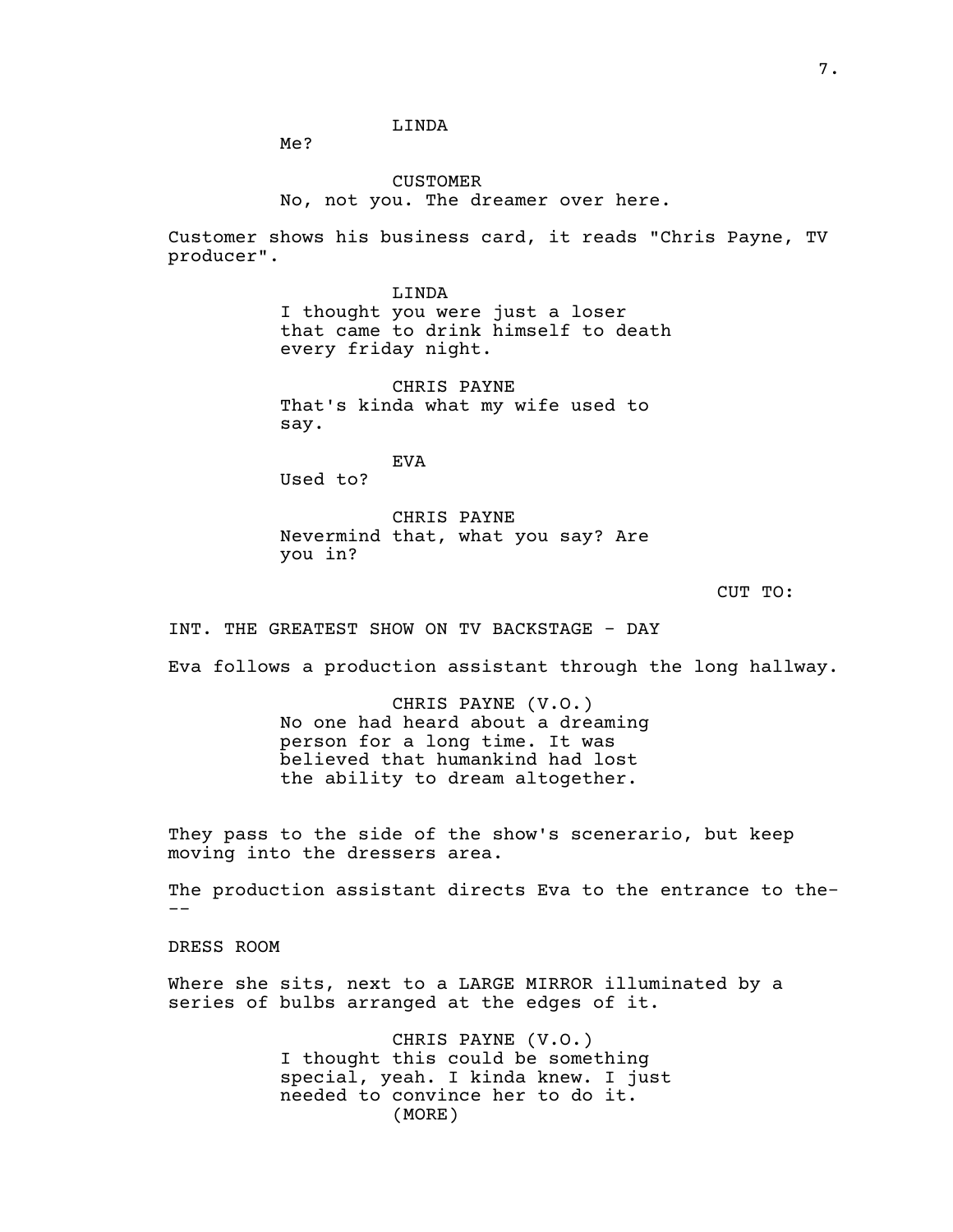CHRIS PAYNE (CONT'D) (beat) Turns out, she wanted to.

The MAKE-UP ARTIST approaches Eva, applying make-up to her face.

> CHRIS PAYNE (V.O.) But I had to make sure she was telling the truth. I mean nowadays I wouldn't dare to distrust her, but then... well that's a different story.

Chris Payne approaches Eva, he is accompanied by Alex Zaropolis (42).

> CHRIS PAYNE Eva, Hi. How are you feeling? Are you ready?

EVA Honestly? I'm super nervous.

CHRIS PAYNE Don't be, it's fine. (beat) So, I want you to meet Alex, she's our psychiatrist and DREAM SPECIALIST.

ALEX Hi there Eva, nice to meet you.

Eva nods, she looks really nervous. As she does so, a group of technicians carry MEDICAL MACHINES near them.

> EVA What's this?

CHRIS PAYNE Listen, don't worry. We just need to be sure about your dreaming situation.

EVA What do you mean?

ALEX We're gonna measure your brain wavelenghts to determine if you're really dreaming.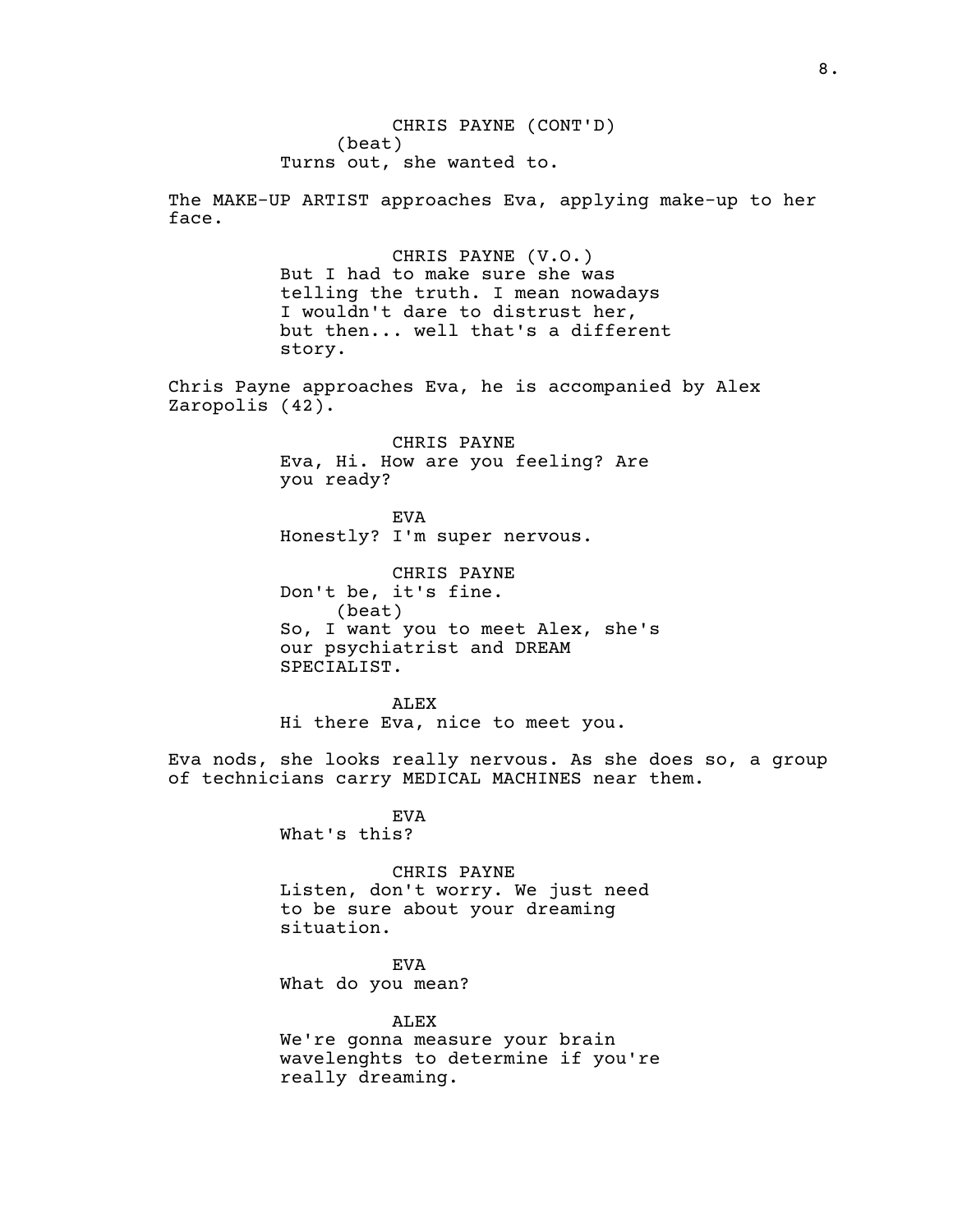CHRIS PAYNE This is just a precaution, you understand, right? (beat) We don't want to be deceived here.

EVA Deceived? No, that's not...

ALEX You have to understand us Eva, no one's been able to dream in a long time now.

EVA Well, I am.

CHRIS PAYNE So it should be fine!

Chris signals to the technicians, they get the machines ready.

INT. DRESS ROOM - DAY (LATER)

Eva is lying on a couch, she settles in, looking more relaxed. Alex sits next to her, she arranges the DIODES on Eva's forehead.

> ALEX Listen Eva, just close your eyes and relax. As you feel you're falling asleep just let go.

Eva nods her head, she closes her eyes.

CU on the EEG scanner monitor.

The waveforms displayed on the monitor now match those expected during lucid dreaming.

> ALEX (O.S.) And these patterns actually indicate that she's having a lucid dream.

Back to Eva, she's now waking up in a different couch, a white, larger and slimmer one. Also, she's now in the middle of the---

"THE GREATEST SHOW ON TV" SET

JIMMY FAULKEN (O.S.) Look, she's waking up!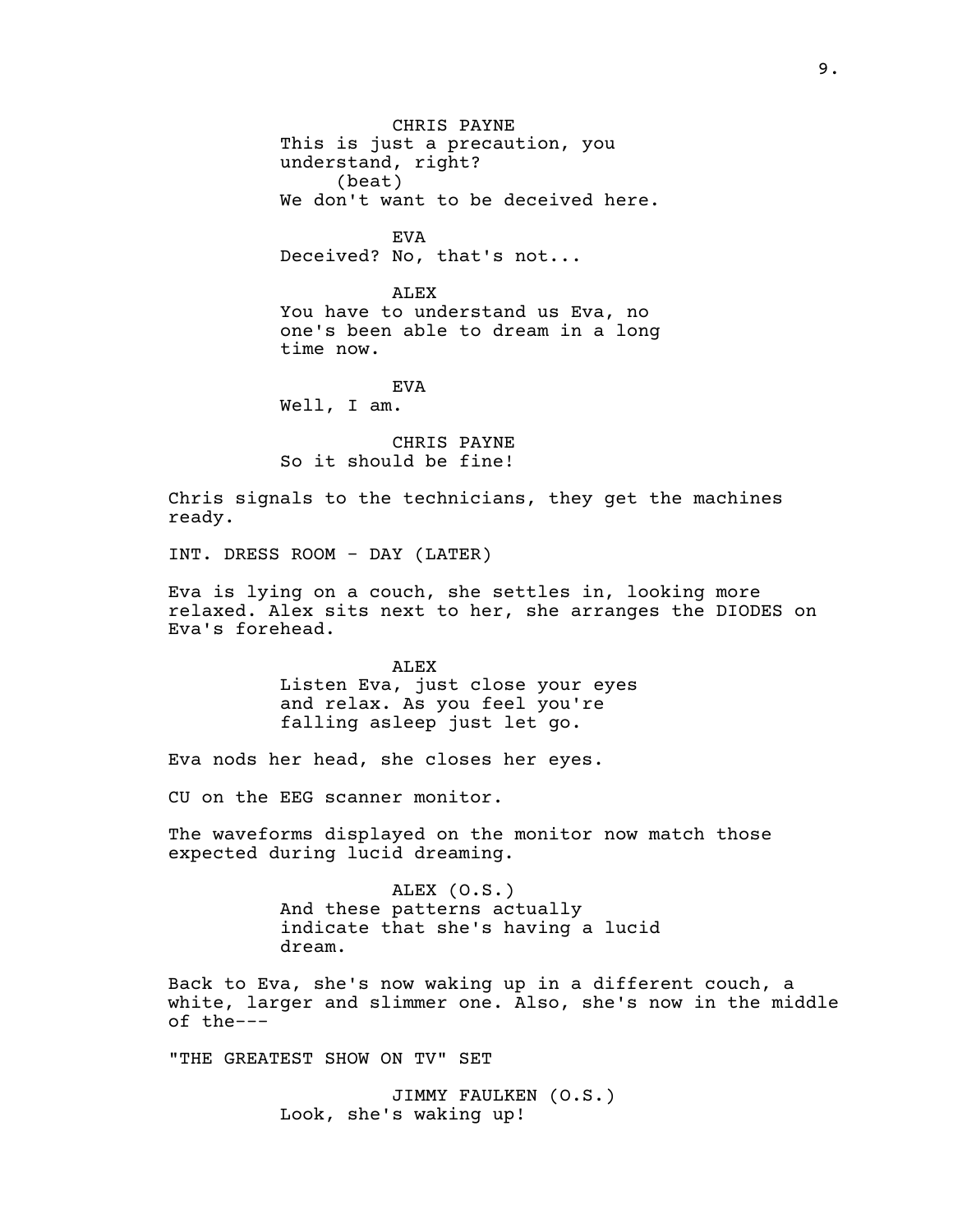Suddenly, everyone in the audience RISES FROM THEIR SEATS and now applauds excitedly.

Eva's eyes widen at this display of appreciation. Her nervous eyes land on Jimmy.

> JIMMY FAULKEN Eva, how are you feeling? We have no words to describe what just happened!

EVA I'm fine, thanks.

JIMMY FAULKEN We still can't believe it, I got goosebumps! Look!

Jimmy shows his arm, his skin hair up.

ALEX We just proved she's really dreaming again. It was truly incredible.

JIMMY FAULKEN (to audience) This is incredible! C'mon, aren't you guys excited!?

The audience claps stronger and completely ecstatic.

JIMMY FAULKEN You have to tell us what you dreamed about!

EVA

Oh, I...

Everyone is looking at her now.

EVA I can't remember.

CUT TO:

OVER BLACK

A POINT OF LIGHT appears in the middle of the frame.

The light expands.

JIMMY FAULKEN (V.O.) So, he was there, right?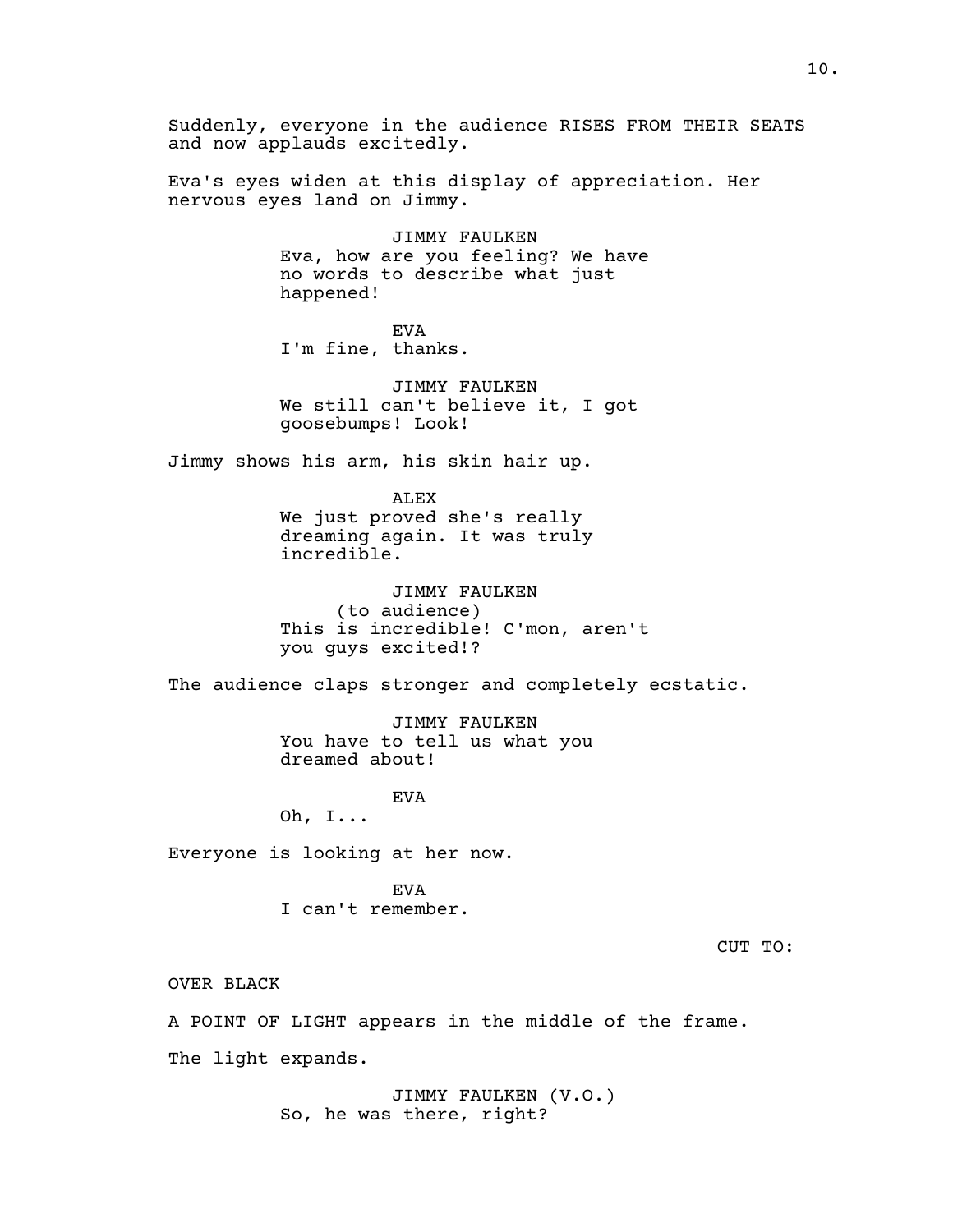EVA (V.O.)

Yes. (beat) He went there to help the refugees. It was his calling, he did it many times.

Illuminating the BUILDINGS in the center of the city, which disappears under the intense glow.

Echoes of SCREAMING.

Until the whole city is under a CIRCLE OF LIGHT.

JIMMY FAULKEN (V.O.) And to this day we don't have the answers. Who was responsible? Authorities don't tell us. (beat) War is on our footsteps. (beat) But you know what? I feel you're giving us our hope back. I feel the same as all of this record audience for today's episode!

Suddenly, the circle collapses, as if it were an EGG CRACKING.

"THE GREATEST SHOW ON TV" SET (A MONTH LATER)

Eva is sitting on the couch, facing Jimmy at his desk. To the right of her, another person is sitting. It is Sott (67) the FAMOUS MYSTIC.

> JIMMY FAULKEN All those people out there Eva. All of those billions of people watching us at home want to know about your dream. (beat) Can you believe it?

EVA (smiling) Count me as one of them, Jimmy! I only want to know what it all means.

JIMMY FAULKEN And that's why we did all the effort to find Sott.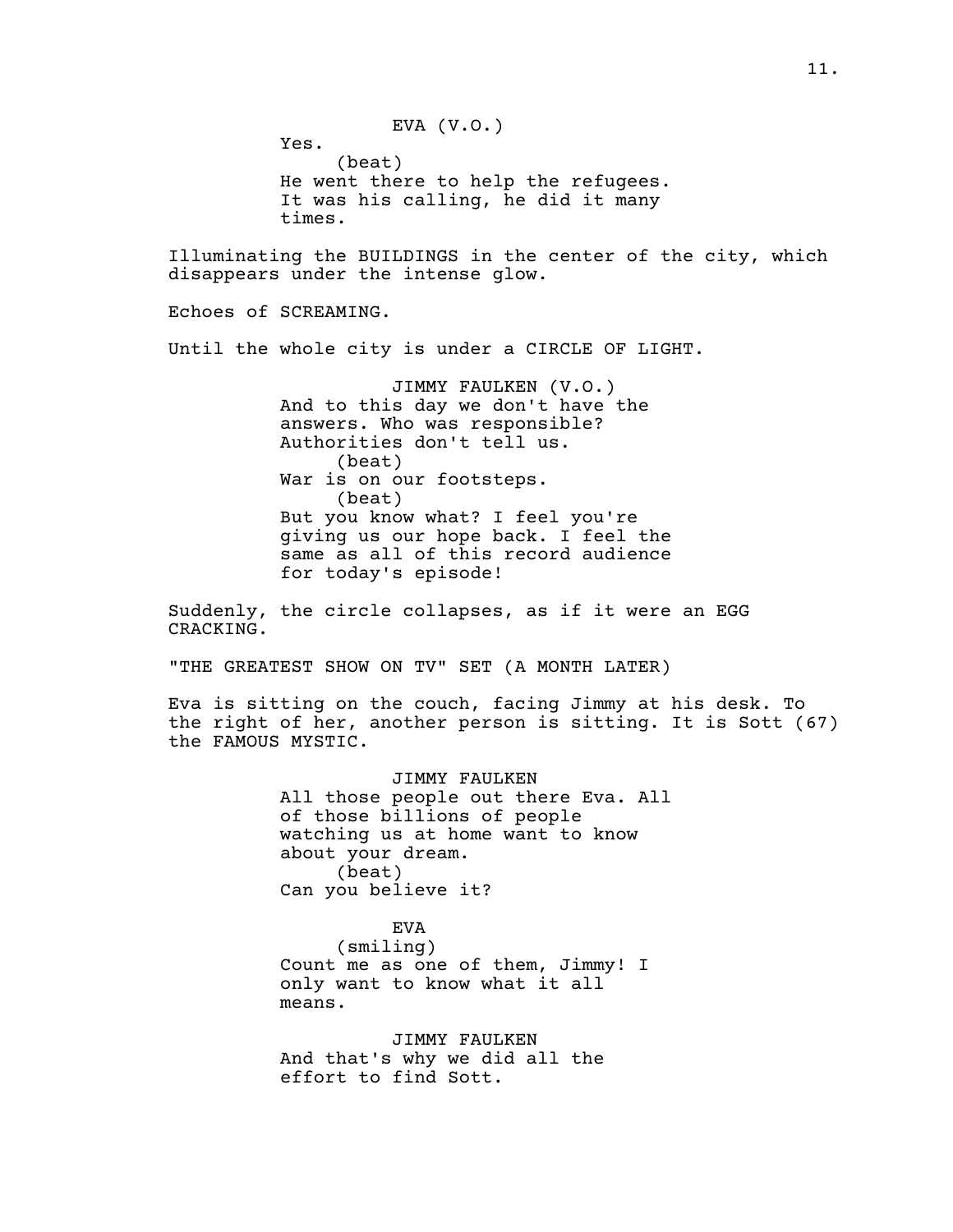EVA She's been so helpful.

Sott nods in a respectul way.

JIMMY FAULKEN Please tell us Sott, what's the explanation for all of this?

SOTT

It's simple Jimmy, we were all robbed of our dreams that day. The day Eva's husband disappeared along with all those people. (beat) Since then, there's no future but the only inevitable end of all

things. (beat) We all feel it, in the streets, in our homes. It's the shadow of death

that's been with us ever since.

JIMMY FAULKEN Is the end of the world, is war inevitable?

SOTT I hope not, Jimmy. And I think in Eva's dream is the key to A NEW HOPE, a new future. She has the dream once again.

As she says these words, Sott joins her PALMS TOGETHER in a prayer.

> JIMMY FAULKEN I'm gonna be honest here, I can't wait to hear it. (beat) Are you guys ready?

The audience goes nuts!

JIMMY FAULKEN For those of you who don't know, and if you don't know I guess you've been living under a rock for the past month!

Audience laughs.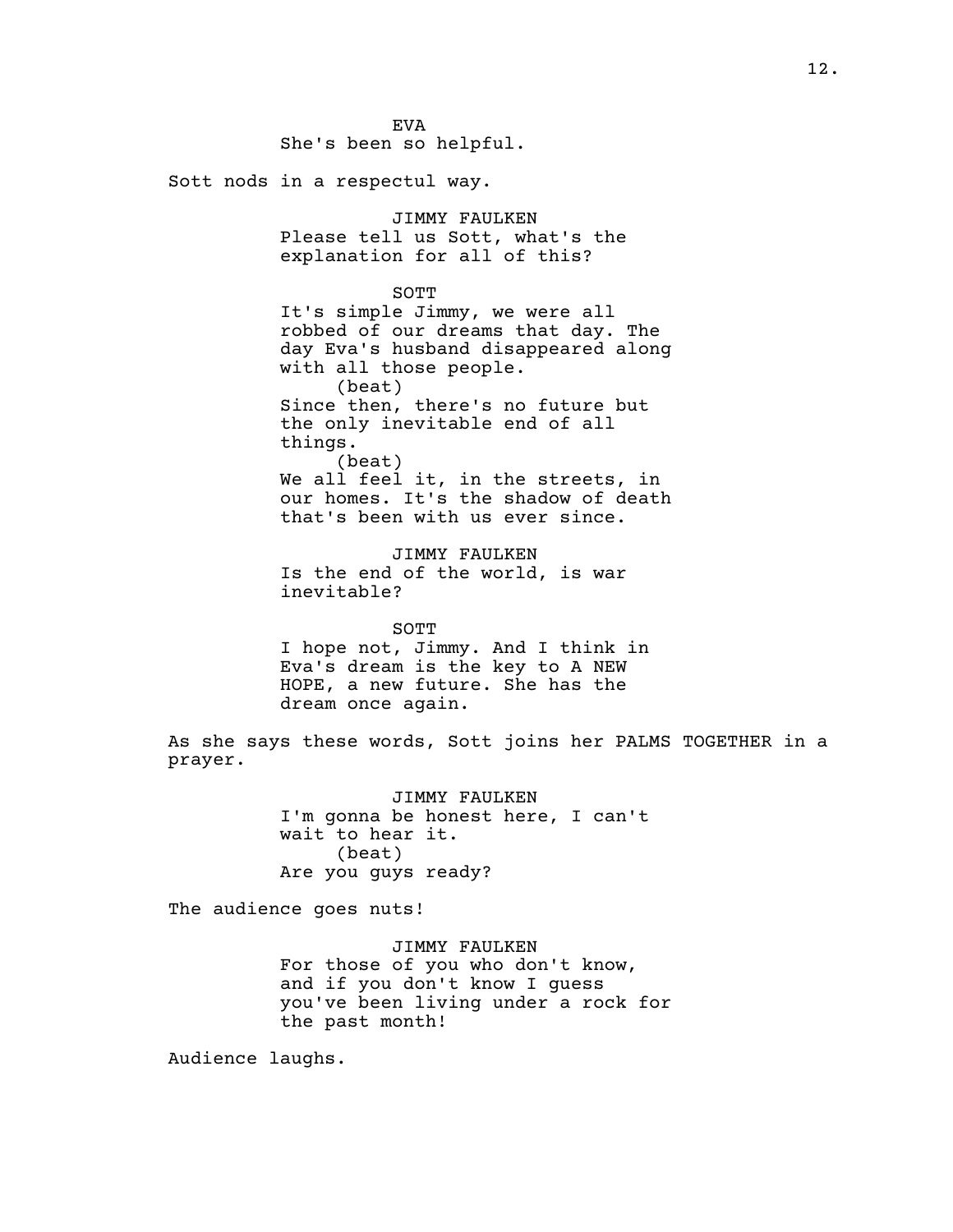JIMMY FAULKEN (CONT'D) Eva here's been training under the strick guidance of our famous mystic Sott to WAKE UP IN HER DREAM.

JIMMY FAULKEN She recently managed to do so and of course we recorded the whole thing. (beat) Now, for the first time since all of this started, we will finally know what is this dream!

A GIANT SCREEN descends from the sky and is positioned behind Eva's chair. Everyone looks attentively at the image that now appears.

SIMPLE OFFICE

It's a simple office, where Eva can be seen leaning back in a PSYCHOLOGICAL CONSULTATION SOFA.

Sott is by her side.

SOTT Eva? Can you hear me?

EVA (monotone) Yes.

SOTT Where are you? Can you see?

EVA Yes. I see... (beat) Darkness.

CUT TO:

???. DARKNESS - ???

OVER BLACK

HUSBAND Eva? (beat) Eva. (beat) Are you awake?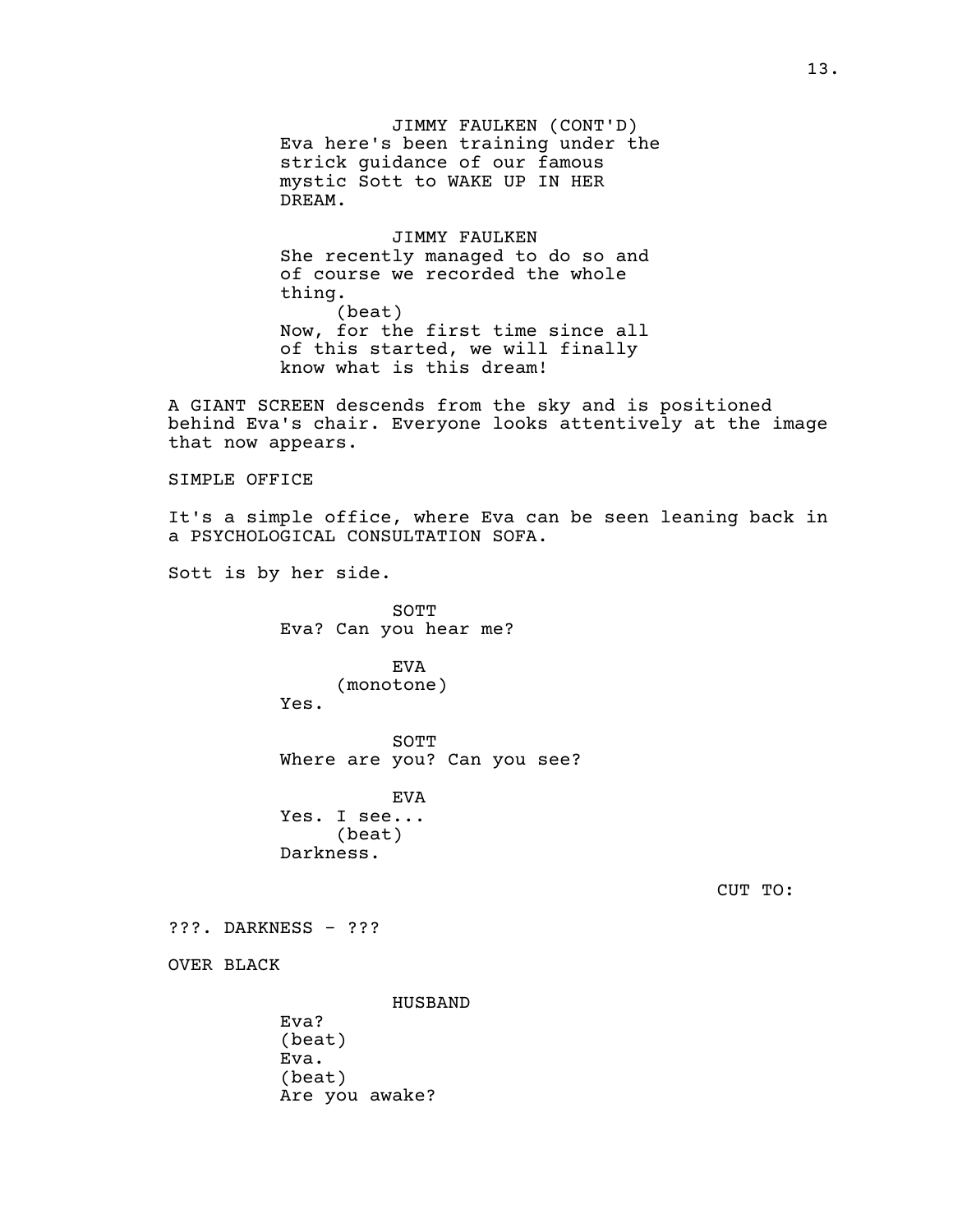EVA

HUSBAND I have to go now.

Uhm.

EVA No, you don't. (beat) You want to.

HUSBAND You know me, pretty. If today is the end of the world, still I would plant a tree.

## CRACK!

The darkness cracks like the SHELL OF AN EGG.

Light illuminates the entire space around Eva, who is now alone, standing in the middle of a---

GREEN OPEN FIELD

The place is full of people in summer clothes, everyone seems to be having a good time.

Children are running among them and laughing, people are chatting with each other in a pleasant way.

Eva looks around for her husband, but doesn't recognize him among the people.

> SOTT (V.O.) What do you mean you can't? Is he not there with you?

EVA  $(V.0.)$ No, it's...

SOTT (V.O.) What is it, Eva?

EVA  $(V.0.)$ I can't remember his face.

Eva now walks among the people, she approaches a TELEVISION VAN at the side of the park.

Outside the van, Chris Payne is giving instructions to the CAMERAMAN (who looks like Alex) stationed above the van, filming the people.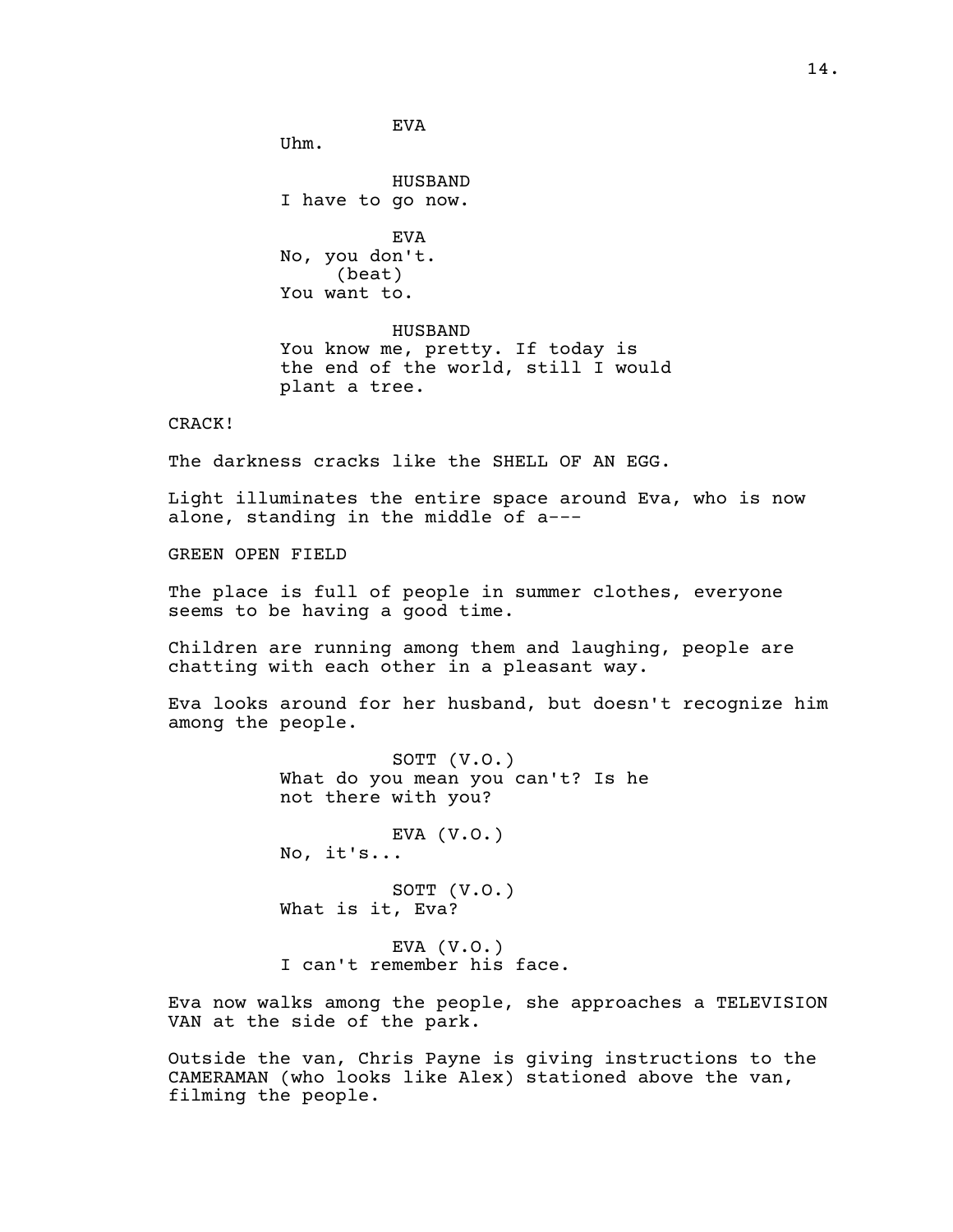EVA

Excuse me?

Chris ignores her, he keeps yelling at the cameraman.

EVA

Excuse me!

Chris turns around.

CHRIS PAYNE What? What the hell do you want?

EVA Can you help me? I'm looking for my husband.

CHRIS PAYNE We don't have time lady, they're coming any minute now.

EVA I know, that's why I'm asking.

CHRIS PAYNE

Uh?

EVA I'm the one who called them.

CHRIS PAYNE What do you mean? Are /you?

EVA /Yes, it's me. And my husband...

CHRIS PAYNE Worry not lady. (to cameraman) Hey, help her up there!

The cameraman reaches up from the roof to help Eva up.

VAN'S ROOFTOP

Eva now faces the camera.

CAMERAMAN Whenever you're ready.

Eva nods before starting.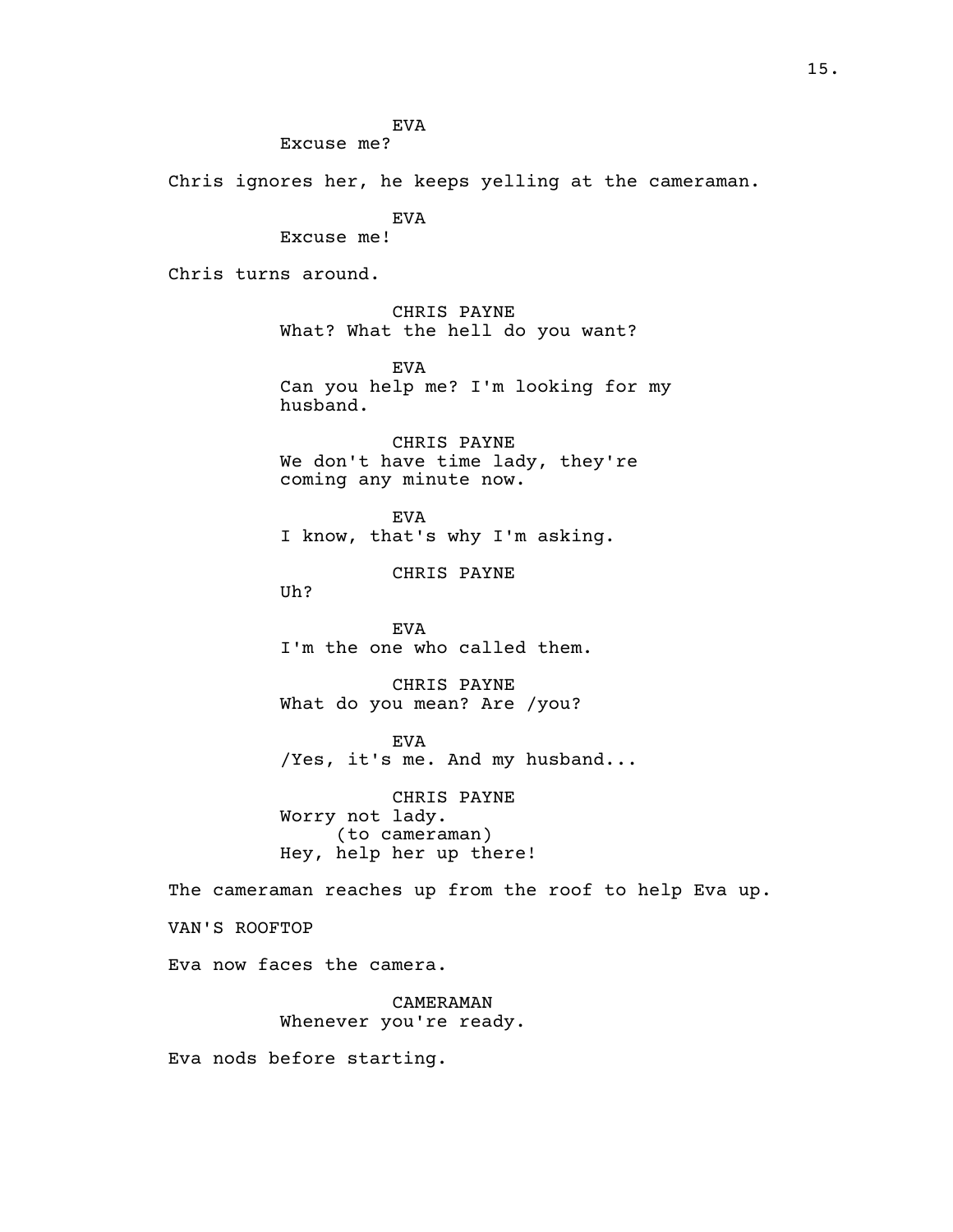EVA Honey, are you there? I've been trying to find you, but seems that whatever I do isn't enough and I feel terrible.

As she says these words, Eva's image appears in many screens across the open fields. People are all staring at her.

> EVA What happened to you? Where are you? Please, please tell me.

Other people approach the van, begin to surround it, all looking at Eva.

She notices.

EVA Are any of you him? Please help me. Tell me. (beat) You? Is it you?

Eva points at the people, they look confused.

Suddenly, a MAGICIAN on a black horse appears among the people. The magician has the appearance of Sott.

> MAGICIAN Come now lady, we have little time to find him. (beat) The end is coming.

The ground starts shaking.

Eva jumps from the rooftop of the van and into the horse with serious skills!

The magician pulls hard on the REINS and the horse sets off at high speed.

At the same time, people run in panic at the strong trembling.

The horse runs hard as the floor CRACKS OPEN due to the telluric movement.

> MAGICIAN Tell her today is the 13th, can you remember that?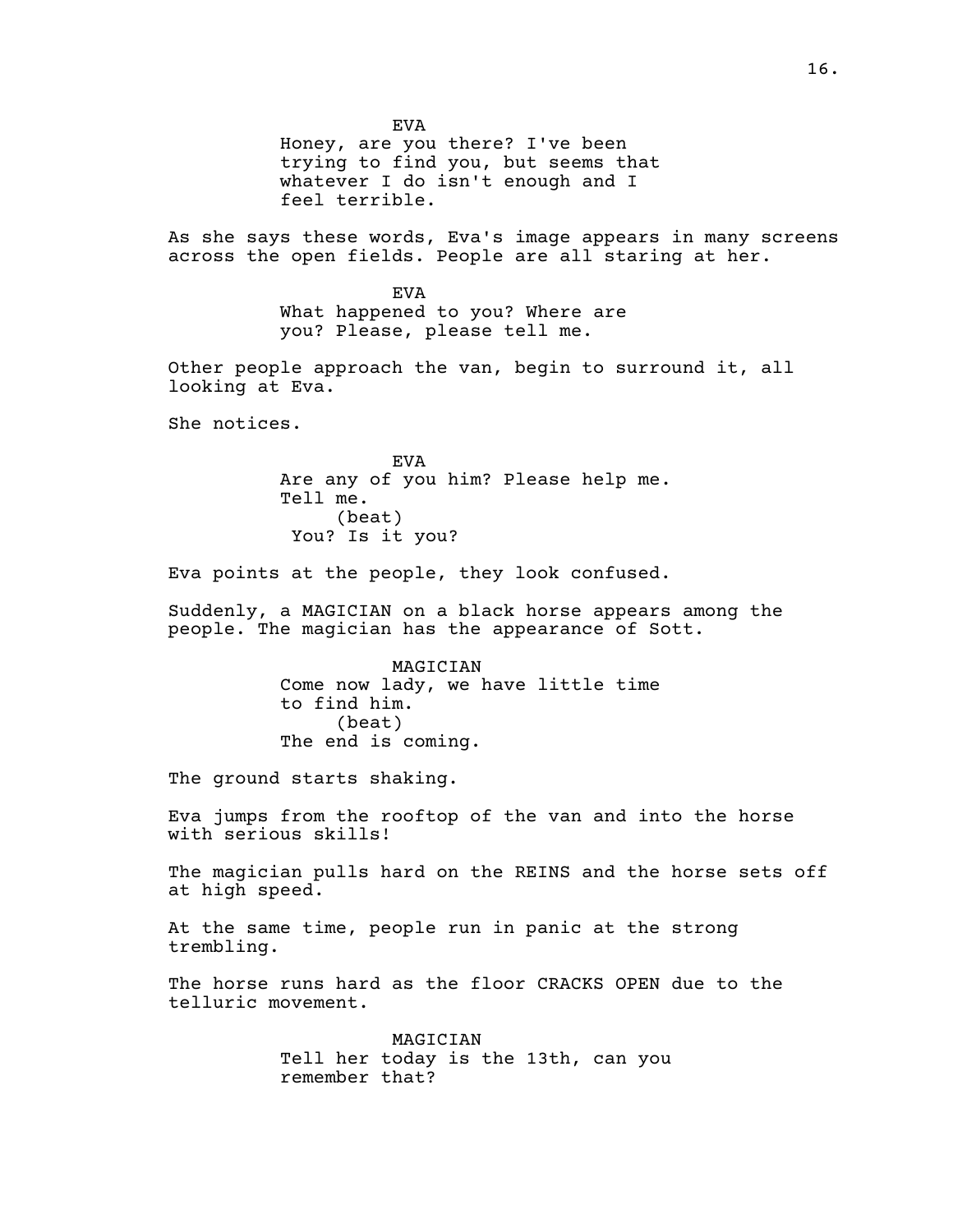EVA Tell who? MAGICIAN The one who's next to you out there. EVA (V.O.) I think she's talking about you. SOTT (V.O.) Me? What's she saying? EVA (V.O.) She says the date is the 13th of august at 3 PM. SOTT (V.O.) What? MAGICIAN The coordinates are 128, 347 SW. SOTT (V.O.) Are you for real now? EVA (V.O.) That's what she's saying. SOTT (V.O.) This is... I can't believe this. Suddenly, the ground in front of the horse COLLAPSES. The magician lifts the reins and the horse jumps with all

the strength of its hind legs, suspending itself in the air in the MIDDLE OF THE VOID.

> MAGICIAN You have to jump! (beat) Now!

Eva jumps from the horse and to the other side of the void.

She manages to grab the GRASS on the edge of the terrain so as not to fall.

She doesn't look back.

Eva climbs up and rest on the floor, she breathes heavily. The sun over her head.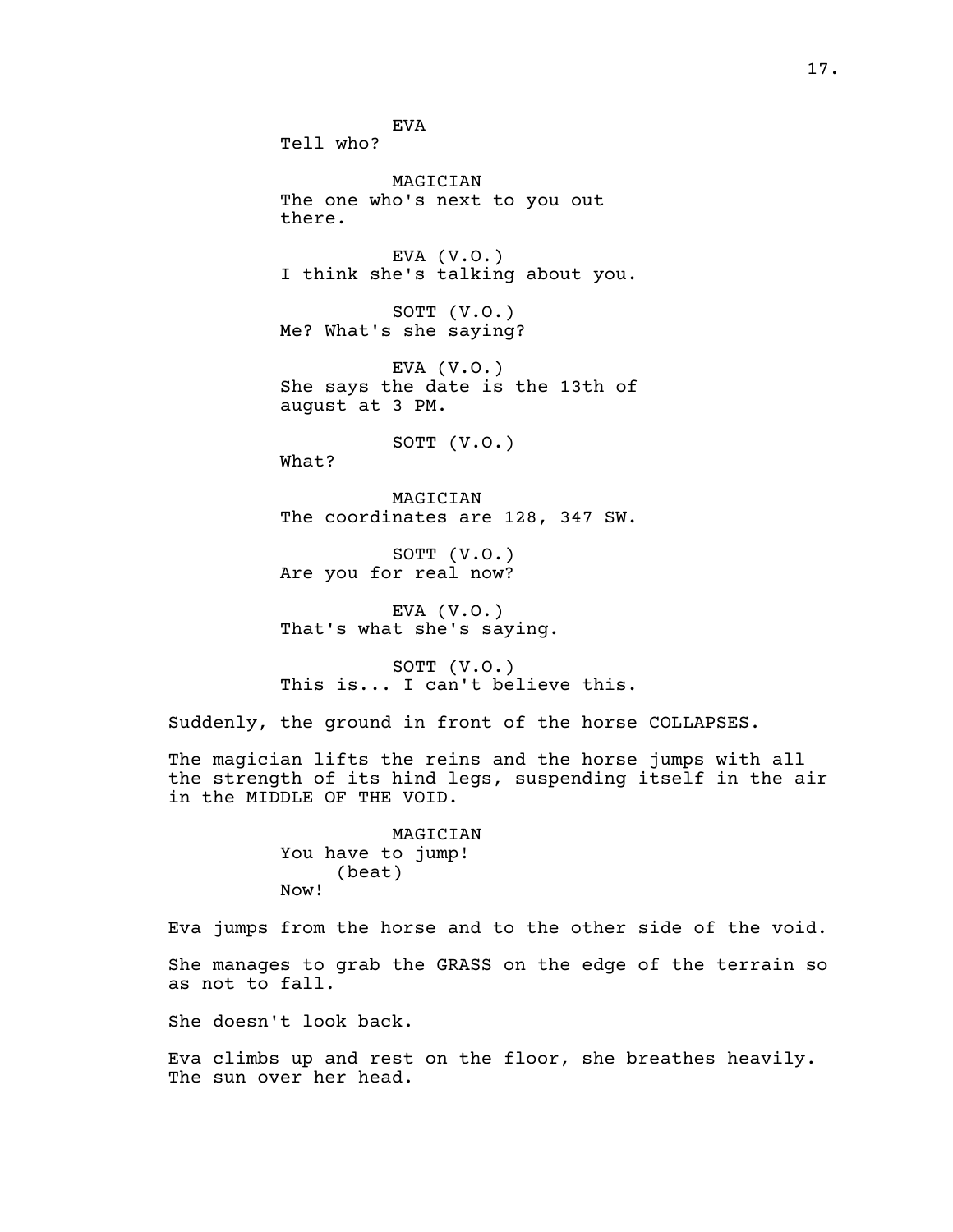As she looks to the horizon, she can see the tall, GREEN GRASS moving rhythmically, following the calm whistling of the wind over the plains, under a blue and welcoming summer sky.

But to get there, she has to go through an amusement park entrance, where BENEDICT (36), dressed as the park's ticket agent, awaits.

> BENEDICT (smiling) Ticket, please.

> > EVA

Sure.

Eva hands the TICKET to Benedict, who uses a STAPLER to mark it.

EVA

Ouch!

Eva looks at the ticket in her HAND, which is bleeding.

The ticket is now stained with BLOOD.

BENEDICT Come, come. They're expecting you.

Eva walks through the entrance, she gazes at the sky in awe, her long, shimmering hair swaying in the evening wind.

Then, a man comes up from behind and hugs her waist affectionately.

He's HUSBAND.

HUSBAND You have to tell them, Eva. You need to warn them, they're coming back.

As Eva and Husband look at the sky once again, they both can see a thousand UFOs descending from the heavens. Their circular shapes shimmering in IRIDESCENT COLORS.

END OF THE VIDEO ON THE SCREEN.

Back to---

"THE GREATEST SHOW ON TV" SET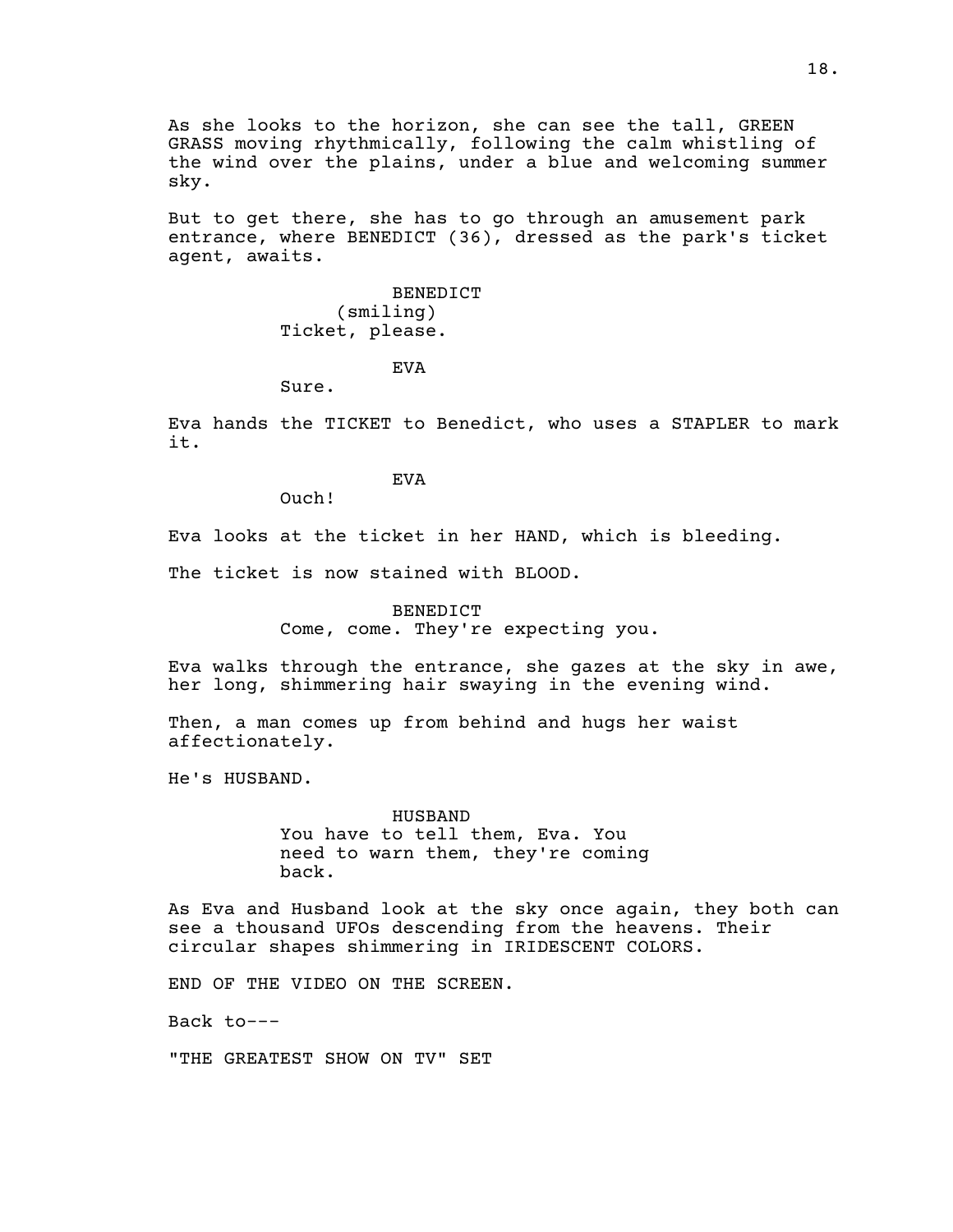The audience is silent. Everyone's eyes open, almost without blinking. Some with their mouths open, INCREDULOUS at what they have just heard.

> JIMMY FAULKEN Okay Sott, please help me here. What are we talking about here? UFOs? You mean...

SOTT Wait Jimmy, let's not jump into easy conclusions yet. This is certainly what Eva saw in her dream, but it doesn't mean that...

JIMMY FAULKEN But you were talking to yourself inside her dream. We all just listen to it! (beat) How is this even possible?

Sott nods her head, she's as confused as Jimmy.

CUT TO:

#### TRANSITION SEQUENCE.

A shot from outside a TV STORE, all the screens are on and the images of the ongoing war can be seen on them.

> CHRIS PAYNE (V.O.) After the program went off the air everything changed.

However, none of the people on the street pay any attention to this.

> CHRIS PAYNE (V.O.) Time seemed to stand still. The UFOs, that was the only topic in everyone's conversations.

A guy opens a box full of T-shirts and sells them.

The T-shirts are stamped with the coordinates "128, 347 SW" and others with the date AUGUST 13TH next to images of iridescent UFOs.

> CHRIS PAYNE (V.O.) It was the only thing that mattered to all of us.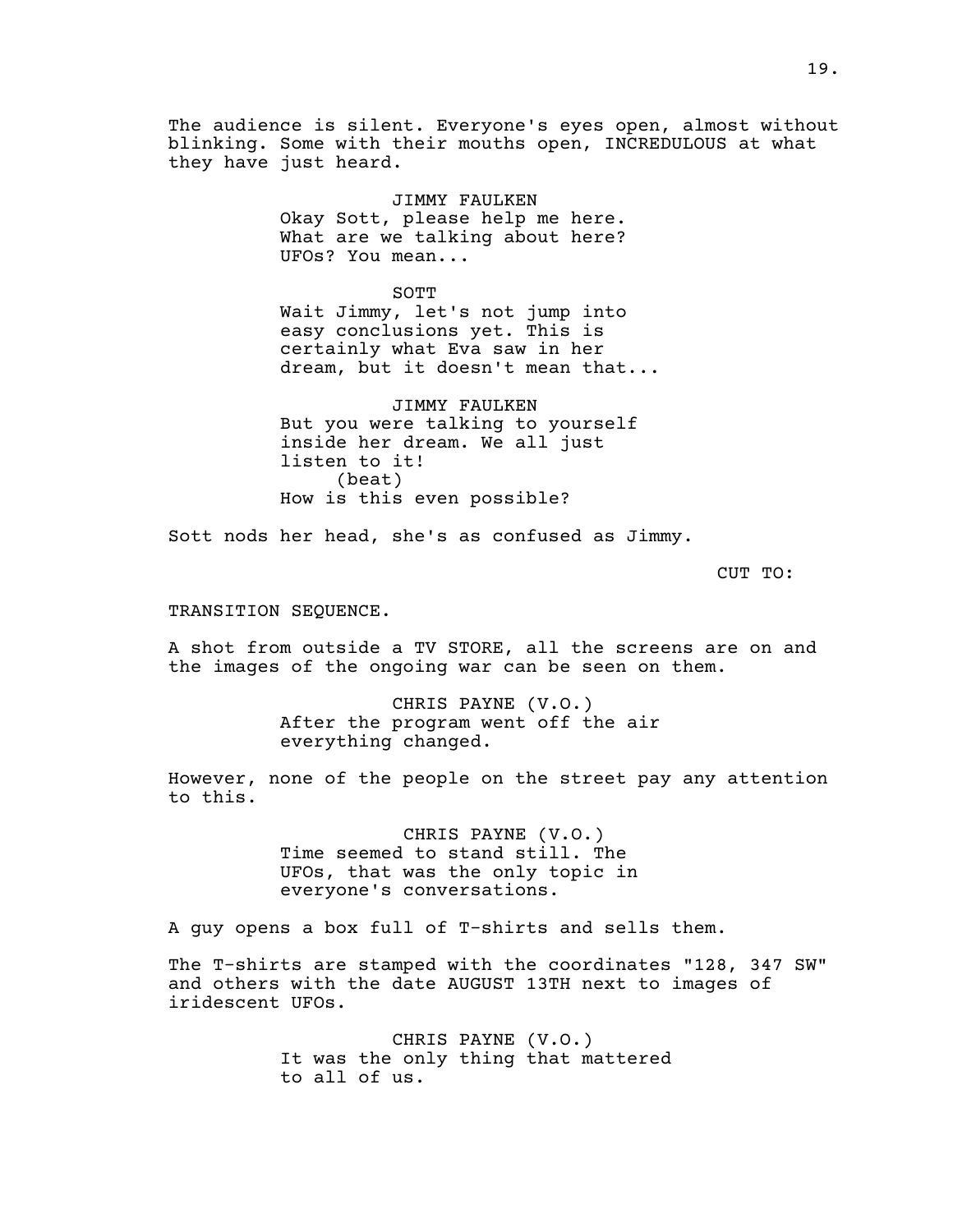The passers-by buy the t-shirts like crazy, they are sold out quickly.

CUT TO:

#### INT. EVA'S VIVARIUM - DAY

The tap water runs once again until the bucket is full.

Eva lifts it and walks to the first row of plants. She starts WATERING them.

As she looks toward the GARDEN ENTRANCE, she sees her husband waving at her from the threshold.

HUSBAND (O.S.)

Honey.

The bucket falls to the ground and water SPILLS OUT. Eva holds her hand to her head, she looks stressed.

Suddenly, the PHONE RINGS.

Eva picks it up and answers it, when she looks at the threshold of the entrance, there is no one there.

EVA

Hello?

CHRIS PAYNE (V.O.) Eva, are you ready?

EVA

Oh.

CHRIS PAYNE (V.O.) We're coming for you now. (beat) Is everything okay?

EVA Yeah, don't worry. I'll be waiting.

Eva cuts the call.

EXT. OPEN FIELDS OF JOY PARK - DAY

Aerial shot of the park, THOUSANDS OF PEOPLE are anxiously waiting, thousands more are entering from all the streets around the site.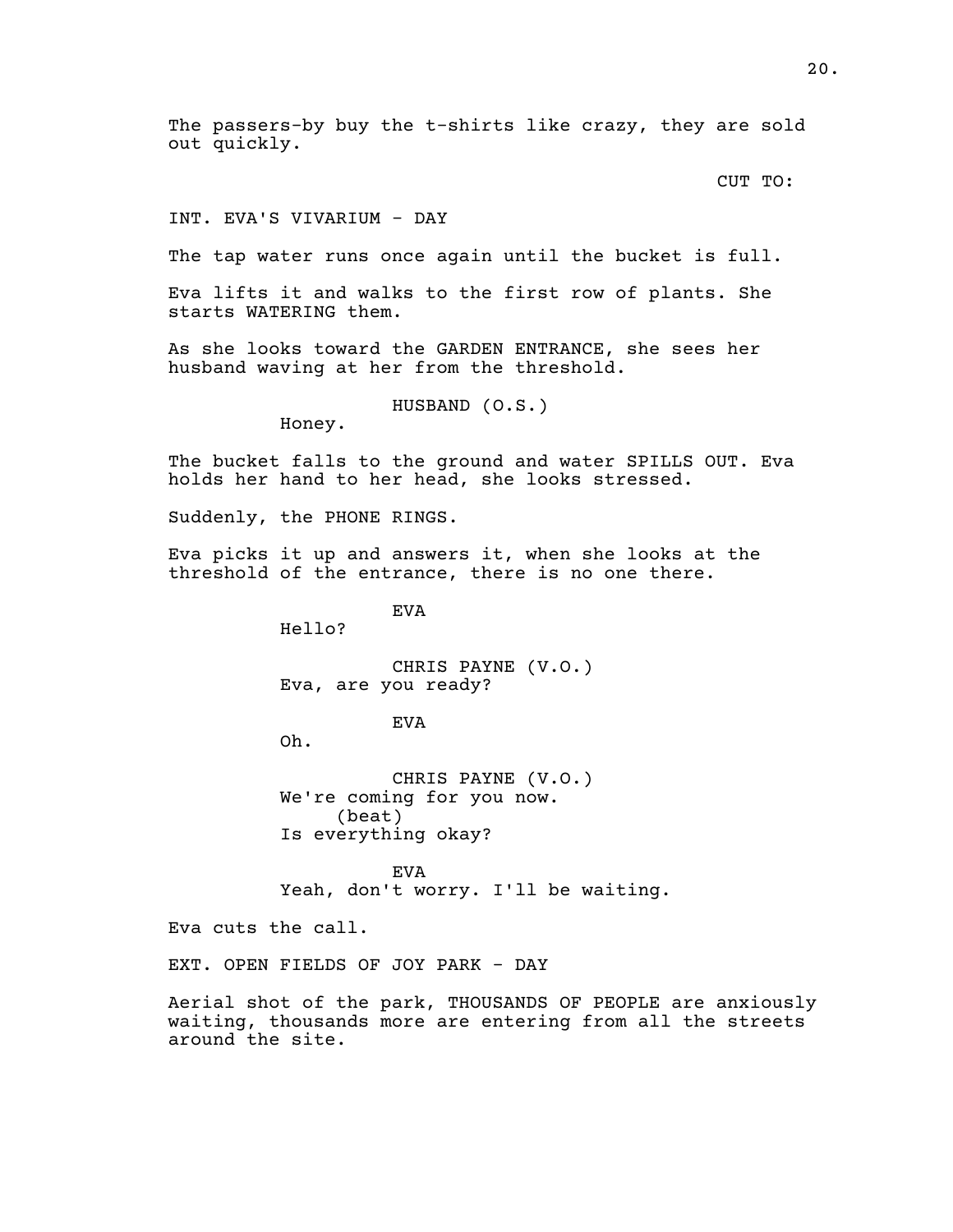CHRIS PAYNE (V.O.) And so the day came, the day we were all looking forward to for so long.

The place looks beautiful.

The intense green of the grass and trees contrasting with the MULTIPLE COLORS of the balloons and flags.

Of the BANNERS that people carry in their hands with messages alluding to the arrival of the UFOs.

> CHRIS PAYNE (V.O.) Even the presidents of the two conflicting countries decided to leave their differences aside and came to see.

An ARMORED HELICOPTER descends in the middle of the park and parks in the grass. SECURITY AGENTS surround the place, the gate opens.

Both PRESIDENTS descend together, greet the people smiling and shake hands in friendship.

The people watching now applaud happily, some even cry from the emotions.

A TIMER is displayed on the screens around the park.

There is one minute left to ZERO HOUR.

Eva is standing in the tall grass, all the people behind her, all looking skyward.

As the timer comes to the LAST TEN SECONDS, people start counting the seconds in reverse.

TEN, NINE, EIGHT, SEVEN, SIX, FIVE, FOUR, THREE, TWO, ONE!

Eva looks to the sky, the wind moves her hair along with the grass and the people all around.

Yet nothing happens.

Ten seconds later, a minute.

People stand still, no one wants to move. Slowly but surely, murmuring is heard from the crowd. Sound intensifies up to YELLING from pissed off people.

They're complaining.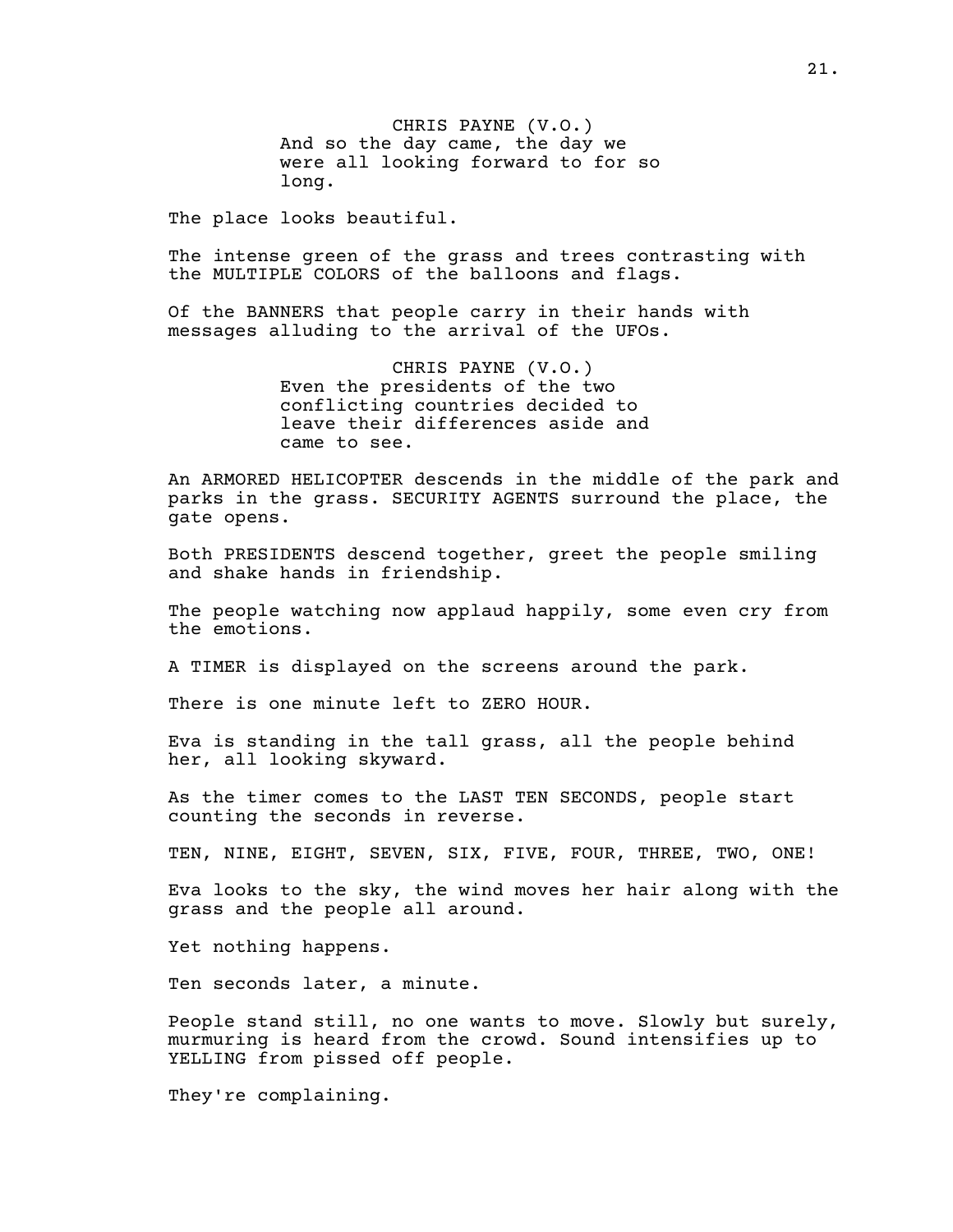Chris approaches Eva.

CHRIS PAYNE We should leave, like right now.

EVA (nervous) Okay.

Chris escorts Eva to the side, he looks around for the SAFEST WAY out of there.

But the people around continue to argue, the pushing and shoving begins. THE SHOUTING.

CHRIS PAYNE

Hurry.

Eva and Chris pick up the pace, but are intercepted by a person.

PERSON

Excuse me.

Eva looks up, Benedict is standing in front of her.

BENEDICT You... you said they were coming.

CHRIS PAYNE Dude, move aside, please.

BENEDICT But she said...

EVA I'm sorry, It was just a dream.

BENEDICT No, no. You can't say that. We believed in you.

EVA I'm so sorry.

CHRIS PAYNE We need to keep moving Eva.

BENEDICT You were lying?

EVA Is not like that... no.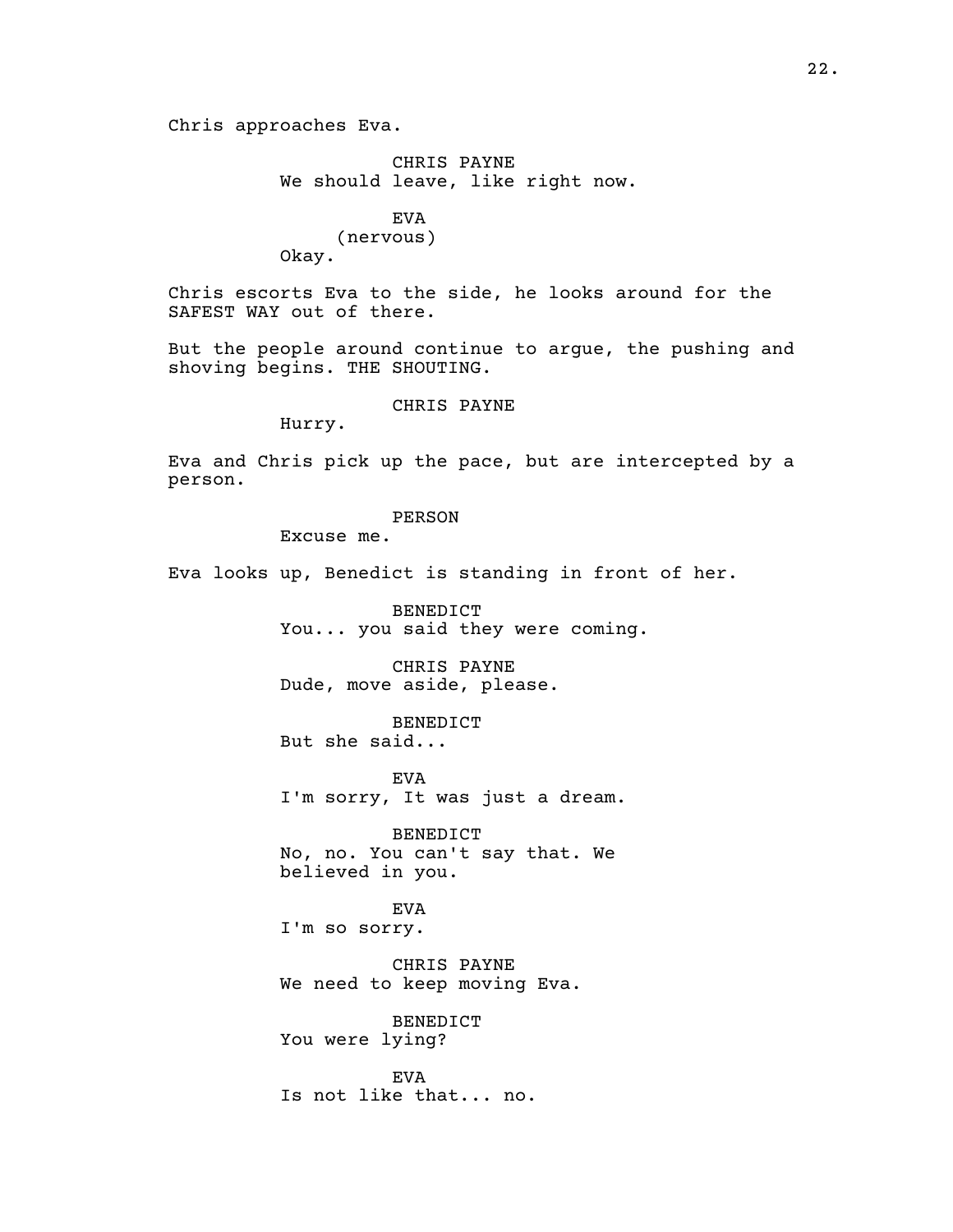Eva, now.

Chris tries to get closer to Eva, barely noticing the gun Benedict is now pointing at her.

CHRIS PAYNE

Hey, no!

BANG!

The gun is fired.

The screaming of the people around stops.

Silence.

Chris runs to Eva, who collapses to the ground. She is BLEEDING PROFUSELY in the chest.

> CHRIS PAYNE Please, help!

Chris holds Eva, and when he looks up, he can no longer see Benedict among all the people approaching, terrified by what has just happened.

> CHRIS PAYNE Eva! Resist okay, help is on the way.

EVA It's okay Chris. (beat) Look, they're finally coming.

Eva's eyes are fixed in the sky as her light fades away.

CHRIS PAYNE Eva!? Eva, no!

CUT TO:

INT. CHRIS ROOM - DAY

Chris WAKES UP suddenly, completely sweaty. His breathing is agitated. He immediately picks up the PHONE from the bedside table.

The date is August 13th, the hour is 9 AM.

Chris enters his PHONE'S CONTACTS, searches for Eva's number. When he gets to the contacts that begin with the letter E, he can't find hers.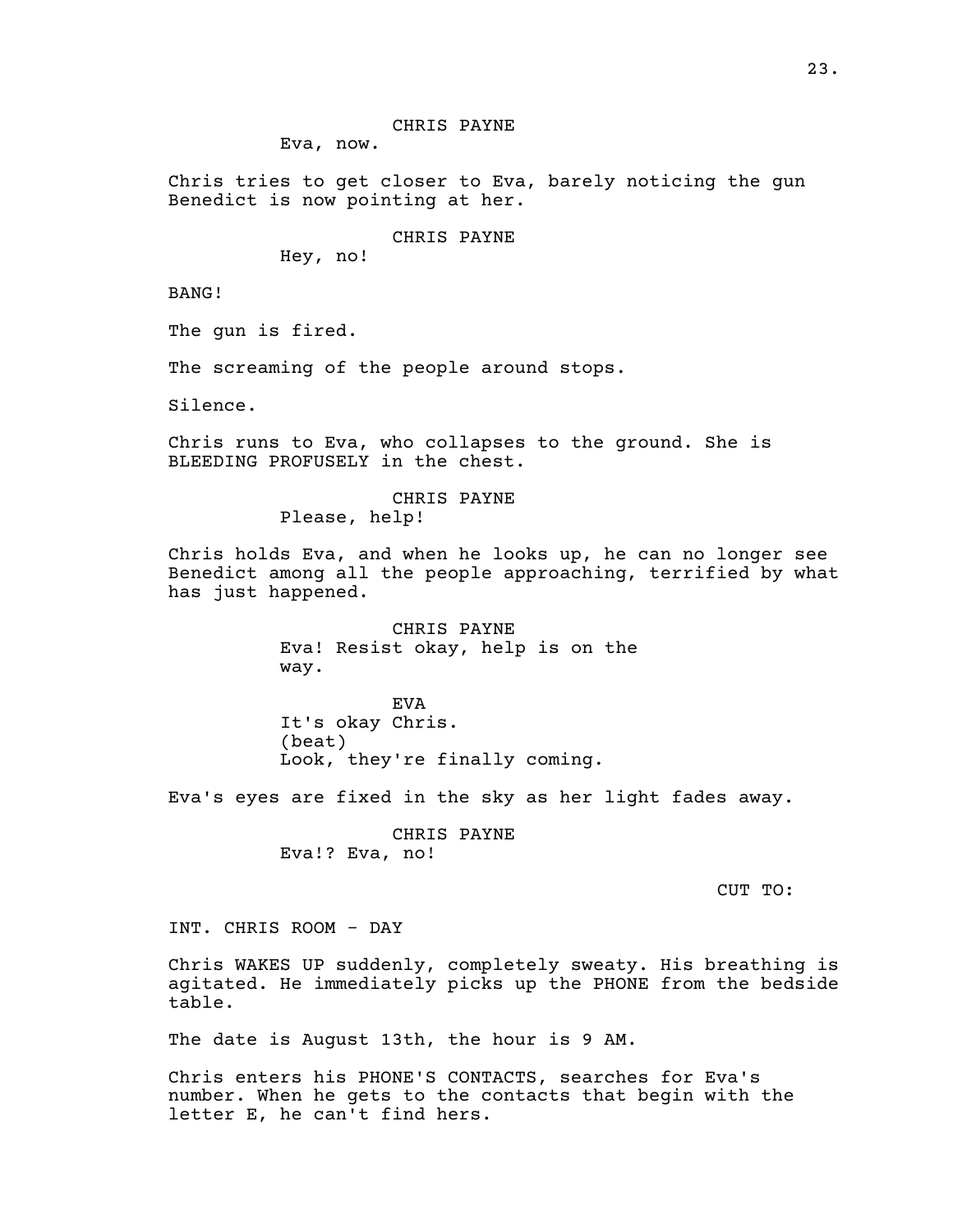EXT. EVA'S VIVARIUM - DAY

Chris's car pulls up ACROSS THE STREET, Chris watches in confusion from the window. He decides to get out.

He waits for cars to pass on the street before crossing to the other side, where he stops at the entrance to the vivarium.

The entrance gates are closed with a THICK PADLOCK. The place looks uninhabited, neglected, as if no one has been there in a long time.

The person from the NEXT STORE opens the door to his place, Chris approaches to talk.

#### CHRIS PAYNE

Excuse me?

This person looks at Chris with a morning "don't fucking bother me" expression.

> CHRIS PAYNE Sorry, do you know what happened to the vivarium?

The person nods negatively, keeps doing his own business.

CHRIS PAYNE Eva worked here, I mean she does, did something happened to her?

PERSON Eva? Don't know any Eva.

CHRIS PAYNE The girl, you know, the girl with the dream?

PERSON Dream? No one has dreams anymore.

CHRIS PAYNE What? No, she was the one /who...

PERSON /Are you gonna buy something from my store?

CHRIS PAYNE

No.